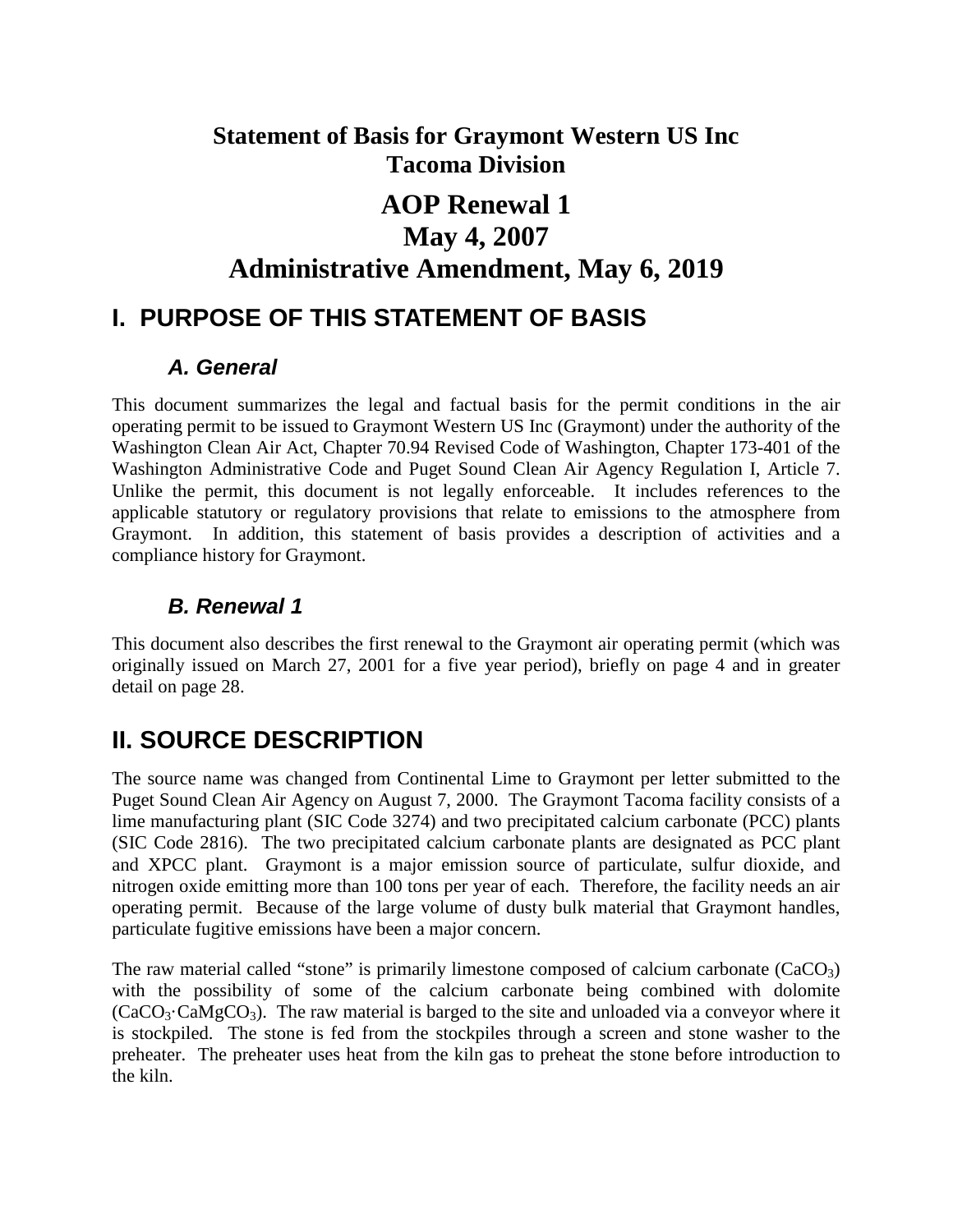The basic process in producing lime includes (1) quarrying raw limestone; (2) preparing limestone for the kiln by crushing and sizing; (3) calcining limestone (disassociation of  $CO<sub>2</sub>$ gas); (4) processing the lime further by hydrating; and (5) miscellaneous transfer, storage, and handling operations.

The heart of the lime manufacturing is the lime kiln. At the Tacoma Division, the kiln is rated at 310 tons-per-day of lime product. The kiln is 110 feet long and 10 feet in diameter. The kiln is inclined from the horizontal with the stone being fed into the highest end. The kiln rotates slowly as a burner adds heat to the stone. The burner at the lower end can fire natural gas and/or coal (coal is the primary kiln fuel). The stone slides along the inclined rotating kiln toward the lower end. When the stone inside the kiln reaches a temperature that exceeds 1650°F, the stone "calcines." Calcining is the process of converting calcium carbonate to calcium oxide  $(CaCO<sub>3</sub>)$ converts to CaO) and gives off carbon dioxide  $(CO<sub>2</sub>)$  following the chemical equation:

> $CaCO<sub>3</sub> + Heat < 2 > CaO$  (high calcium lime) +  $CO<sub>2</sub>$  $CaCO<sub>3</sub>·MgCO<sub>3</sub> + Heat <sub>5</sub> < CaO·MgO (dolomite) + 2CO<sub>2</sub>$

The peak process temperature in the kiln reaches about 2400°F or greater. Fuel handling and pulverizing equipment for preparing the raw materials is closely associated with the kiln. The emissions from the preheater and kiln are controlled by a baghouse, with the collected dust conveyed to the dust silo.

Once the lime product leaves the kiln, it is cooled and conveyed to storage silos. Lime refers to any commercial product that is a combination of calcium oxide (CaO) and magnesium oxide (MgO). From the storage silos, the lime may be crushed, screened, and loaded onto trucks, railcars, containers, totes, or other means of conveyance for shipment.

The lime product may also be conveyed to the lime hydrator where it is hydrated into calcium hydroxide  $(Ca(OH<sub>2</sub>))$ , then is sent to a pulverizing mill and on to storage bins. Lime is also diverted to the PCC plant where it is precipitated back to crystalline calcium carbonate  $(CaCO<sub>3</sub>)$ . Dust in the lime handling and hydrate handling area is controlled by baghouses.

The hydrate process takes the lime as calcium oxide (CaO) and adds water and/or steam to form calcium hydroxide  $(Ca(OH<sub>2</sub>)$ . The product name is "hydrated lime" or "hydrate." In the process, the lime is belt-conveyed to a feed bin, weighed and transferred to a premixer where water is added; then it passes through various hydrator stages.

The hydrated (slaked) lime passes through a roller mill and then to a bulk storage area for either bulk shipment or packaging.

The manufacturing of PCC involves the contacting of a carbon dioxide-rich flue gas from the lime kiln with a high calcium lime slurry.

Lime for the PCC plant is pneumatically transferred to a hopper that delivers it to the slaker tank. Dust from the lime feed bin #MB-101 is controlled by a baghouse. The collected lime dust is returned to the process.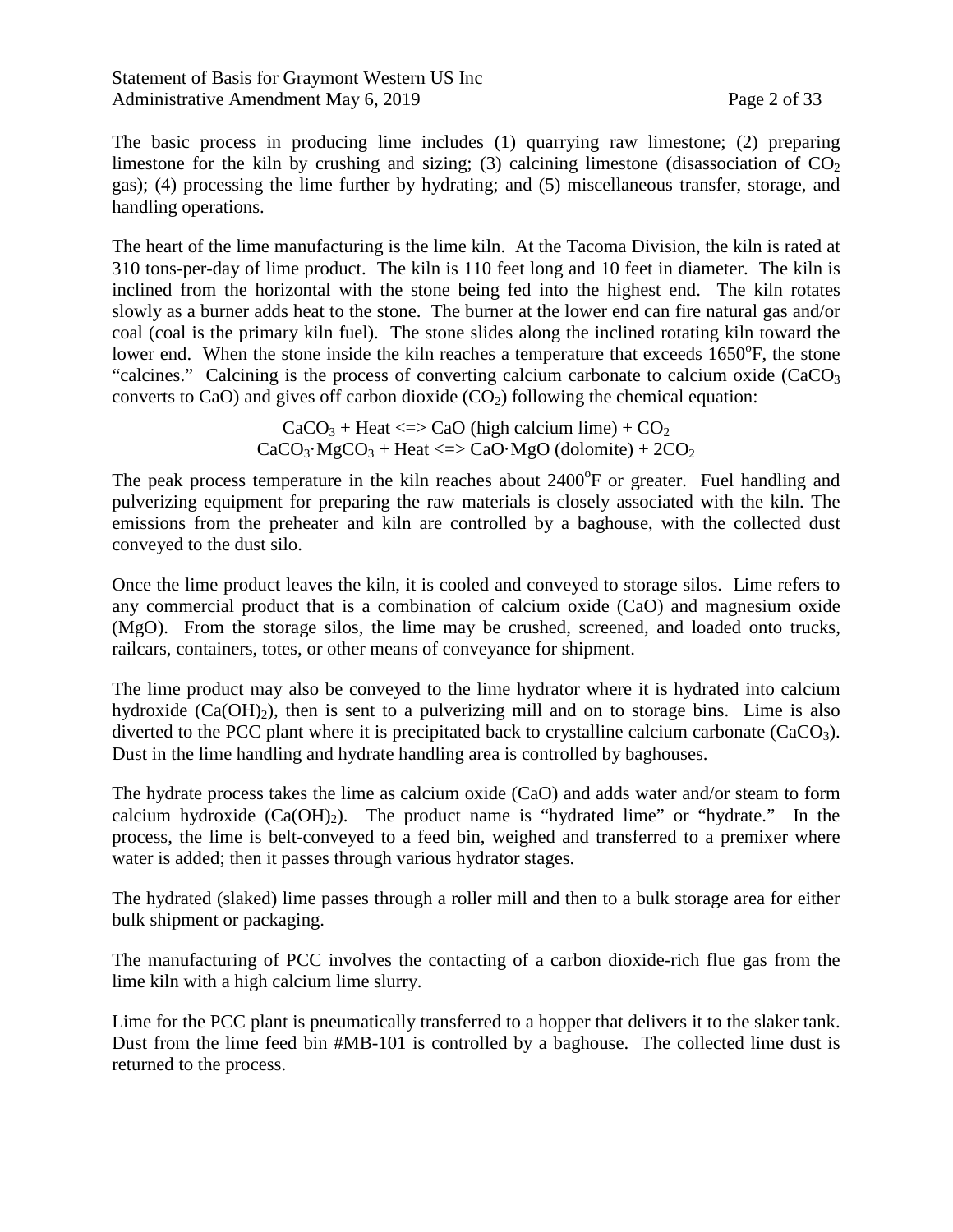Lime feed for the XPCC plant is loaded inside the bulk loadout building into a tote bin and is then transferred by forklift to the enclosed screw conveyor to the slaker. Once slaked (an exothermic reaction), the slurry is screened and stored in the lime tank. The slaked slurry is then pumped to one of various carbonator vessels that are vented to controls for reaction.

The grit from the screen is returned to the existing lime system or sold as a product.

Carbon dioxide  $(CO_2)$  gas is withdrawn from the grate area of the lime kiln preheater by a compressor. The gas stream is cleaned, conditioned, and then blown through nozzles in the bottom of the reaction tanks, where it bubbles up through the slurry. The  $CO<sub>2</sub>$  gas reacts with the  $Ca(OH)$ <sub>2</sub> to produce  $CaCO<sub>3</sub>$  and H<sub>2</sub>O. The spent gas contains some slurry droplets that are collected by a mist eliminator. The gas exhausts to the atmosphere via a vent, and any slurry droplets are returned to the product tank. At times, depending on gas flow needs, the compressor may be vented to the atmosphere. Emissions from the compressor vent are accounted for in kiln baghouse emission calculations.

After all the Ca(OH)<sub>2</sub> has been converted to CaCO<sub>3</sub>, the slurry is pumped over a screen to remove any grit. The grit is returned to the existing lime system for reprocessing, or sold as a product. The PCC slurry is filtered and the "solids" increased by mechanical equipment, with the surplus water recycled for the production of the hydrate. The PCC slurry is then pumped to a number of tanks to await loadout and shipment.

# **III.REVIEW OF PERMIT APPLICATION**

## *A. Original Permit*

An air operating permit application was received from Graymont on June 7, 1995. On August 1, 1995, the Puget Sound Clean Air Agency determined that the operating permit application for Graymont was incomplete and requested additional information. Graymont submitted additional information on September 18, 1995. On November 14, 1995, the application was acknowledged to meet the requirements of WAC 173-401-500(7) and determined to be complete. The final air operating permit was issued on March 27, 2001.

## *B. Modifications during the first permitting period*

<span id="page-2-0"></span>The first five-year permitting period began on March 27, 2001. During that first permitting period, the permit was modified twice, as follows:

- Administrative Amendments were made in accordance with WAC 173-401-720(3) to change typographical errors in the permit very soon after the final permit was issued.
- Very soon after the final permit was issued, Graymont filed an appeal of the operating permit with the Pollution Control Hearings Board (PCHB). The appeal focused on visible emissions limits from three precipitated calcium carbide (PCC) storage tanks that were contained in NOC Order of Approval No. 7610. Graymont submitted an analysis which purported that the new permit imposed opacity limits and monitoring methods that were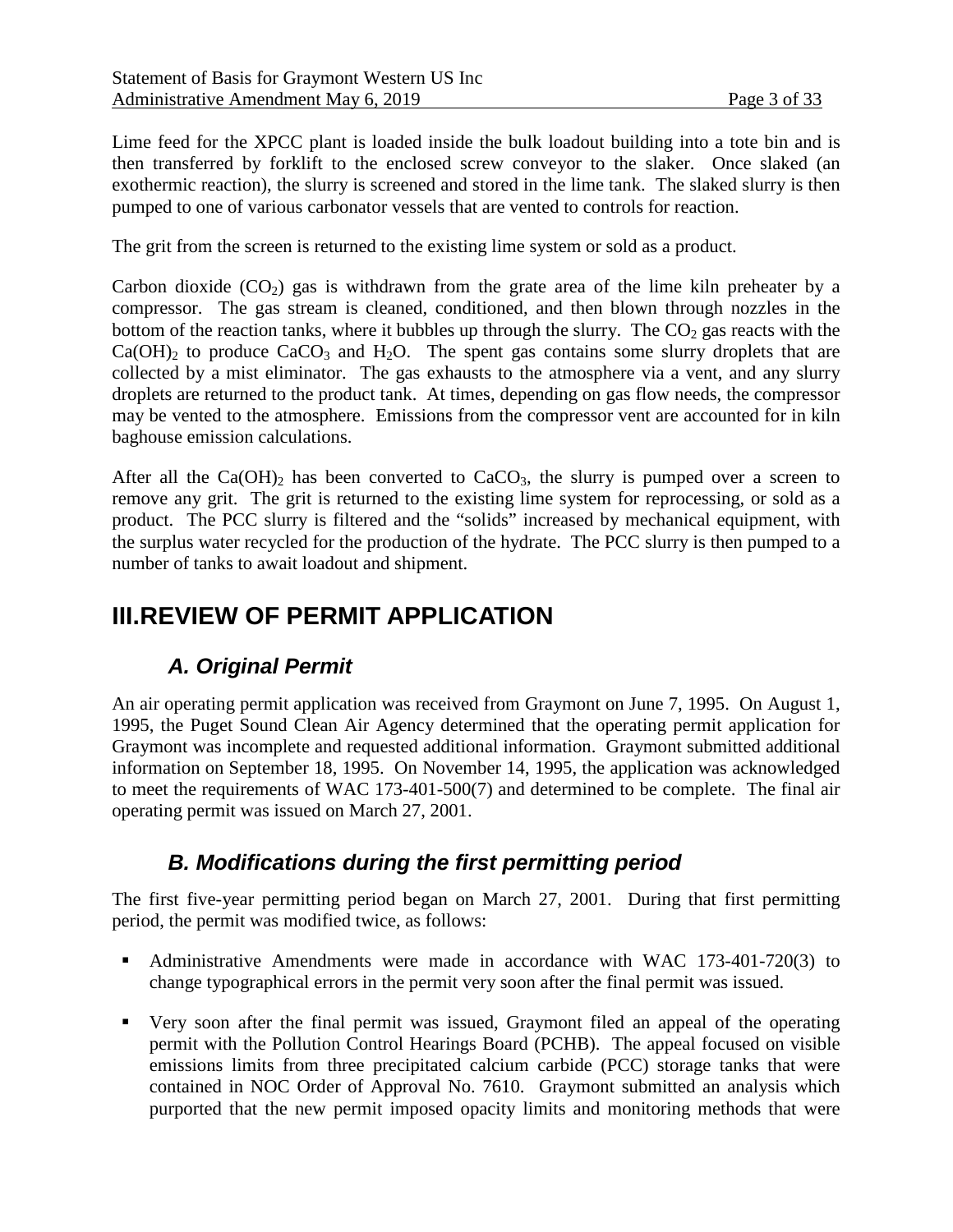unduly burdensome, that the PCC storage tanks should not have special monitoring conditions, and in fact, should be listed as insignificant emissions units. Puget Sound Clean Air Agency concurred with the analysis submitted by Graymont and rescinded the three Orders of Approval (No. 3814, 6725, and 7610) on August 15, 2001. Graymont withdrew the appeal on November 7, 2001. The permit was modified by listing the PCC storage tanks as insignificant emissions units. The appeals and their resolution are discussed in greater detail in the Statement of Basis for the original air operating permit (as modified to resolve the appeal issues). That document is on file at the Puget Sound Clean Air Agency.

There were several changes to the facility, which were done as "off-permit changes," as allowed under WAC 173-401-724, that are described on page [3.](#page-2-0)

## *C. Off-Permit Changes under WAC 173-401-724*

A 200 ton dolomitic lime storage silo and conveyor system, vented to an existing baghouse, was installed as an off-permit change after issuance of Order of Approval No. 8256 on September 6, 2000.Order No. 8256 has no special conditions.

Another 200 ton dolomitic lime storage silo and conveyor system, vented to a new 2,000 cfm baghouse, was installed as an off-permit change after issuance of Order of Approval No. 8350 on September 6, 2000. This change has a PM emission limit in the Order of Approval, which has been brought into the air operating permit as Requirement EU-3.4, with monitoring requirements from the Order brought into Section II of the permit as Dolomite baghouse inspection requirements.

Two 40,000 gallon carbonators, each vented to a demister, were installed as an off-permit change after issuance of Order of Approval No. 8672 on June 10, 2002. This change has a  $PM_{10}$ emission limit in the Order of Approval, which has been brought into the air operating permit as Requirement EU-6.1. Plantwide periodic monitoring for visible emissions is the monitoring method.

Carbonator No. 2 (30 ton-per-day, 15' diameter x 13.5') for the PCC Pilot Plant (XPCC) controlled by a Demister (15' diameter x 13' long) rated at 2,500 cfm and 10 inches water pressure drop was installed as an off-permit change after issuance of Order of Approval No. 8351 on December 11, 2001. This change has a  $PM_{10}$  emission limit in the Order of Approval, which has been brought into the air operating permit as Requirement EU-6.3. Plantwide periodic, with monitoring requirements from the Order brought into Section II of the permit as Carbonator No. 2 inspection requirements.

## *D. Renewal 1*

<span id="page-3-0"></span>On February 10, 2004 Graymont submitted a Title V renewal application for the Graymont Tacoma facility. The application consisted of a cover letter and critical items required under WAC 173-401-710, such as a compliance plan and certification by the responsible official. On September 16, 2005 the Puget Sound Clean Air Agency sent a letter to Graymont indicating that the renewal application had been found to be complete. No substantive changes to the permit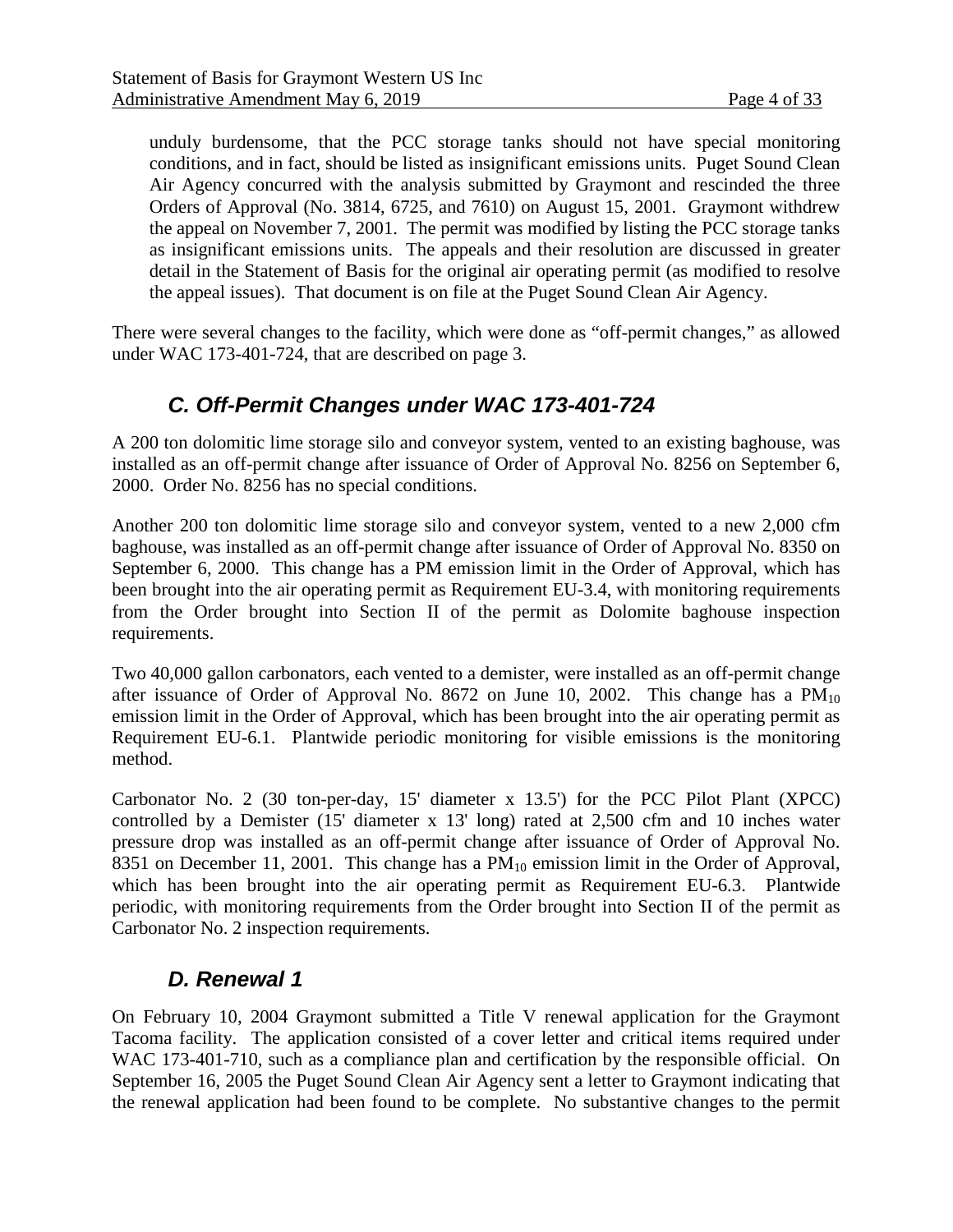were requested by Graymont or made by the Puget Sound Clean Air Agency, but numerous small items were changed, and those changes are described in detail beginning on page [28.](#page-27-0)

# **IV. COMPLIANCE HISTORY**

## *A. Compliance and Inspection history prior to issuance of the original AOP*

Puget Sound Clean Air Agency has inspected the Graymont facility annually since at least 1986. In the last five years, the Puget Sound Clean Air Agency has inspected Graymont eight times. During this period, there were no complaints received by the Puget Sound Clean Air Agency. The Agency issued two Notices of Violation (NOVs) as a result of those eight inspections. Both the NOVs were amended or corrected. The Puget Sound Clean Air Agency also issued two Compliance Status Reports (CSRs) resulting in corrective actions. Each of the cases has been resolved, without civil penalties; and there are no outstanding enforcement issues. Each year, the Puget Sound Clean Air Agency received the required emission statements.

## *B. Complaint History since issuance of the original AOP*

The Puget Sound Clean Air Agency has not received any complaints for this facility over the past five years.

## *C. Compliance and Inspection history since issuance of the original AOP*

During the first five-year permit period, the Puget Sound Clean Air Agency conducted nine compliance inspections of the Graymont facility. Inspection dates were: 6/13/2001, 9/13/2001, 10/17/2001, 5/7/2002, 9/12/2002, 7/23/2003, 8/5/2004, 4/7/2005 and 8/24/2005.

The Puget Sound Clean Air Agency has taken the following enforcement actions against Graymont during the last five years: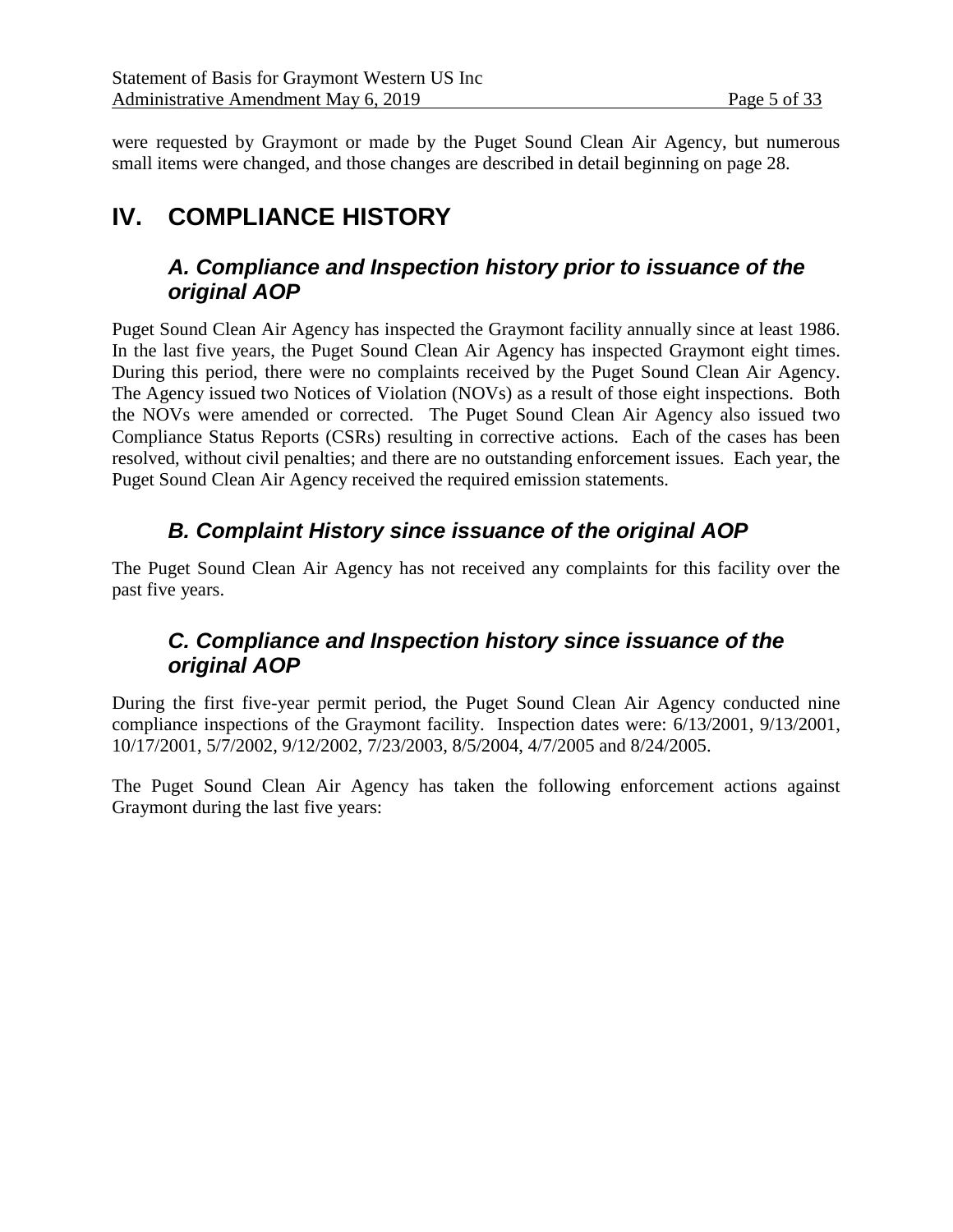| NOV/WW   | <b>Violation</b> | <b>Issue</b> | <b>Closure</b> | <b>Reg/AOP Citation</b>                                                                 | <b>Note</b>                                                                                       |
|----------|------------------|--------------|----------------|-----------------------------------------------------------------------------------------|---------------------------------------------------------------------------------------------------|
| #        | Date             | Date         | Date           |                                                                                         |                                                                                                   |
| 2-000605 | 5/31/2001        | 6/13/2001    | 1/8/2002       | Reg I: $3.07(c)$ and<br>Section II.A.2 $(c)$ of the<br><b>AOP</b>                       | Failure to notify Agency<br>at least 2 weeks prior to<br>performance test.                        |
| 2-000159 | 9/13/2001        | 10/17/2001   | 1/8/2002       | Order of Approval No.<br>5856, Conditions 6 & 7,<br>and Section II.A.2(d) of<br>the AOP | Failure to record<br>operating hours                                                              |
| 3-000167 | 12/1/2001        | 1/3/2002     | 2/5/2002       | Order of Approval No.<br>5856, Conditions 6 & 7,<br>and Section II.A.2(d) of<br>the AOP | Failure to report a<br>deviation. Original<br>deviation was failure to<br>record operating hours. |
| 3-000176 | 5/1/2002         | 11/7/2002    | 9/30/2004      | AOP No. 11820, Section<br>II.A.2(c)                                                     | Failure to perform<br>particulate matter test on<br>time.                                         |
| 2-000178 | 9/12/2002        | 9/16/2002    | 9/30/2005      | Reg I, Section 9.15                                                                     | Fugitive emissions                                                                                |
| 2-006652 | 2/28/2003        | 8/13/2003    | 8/13/2003      | AOP No. 11820, Section<br>V.O.4.                                                        | Missing records of<br>required daily baghouse<br>inspections.                                     |
| 2-006675 | 10/31/2004       | 11/30/2004   | 1/7/2005       | AOP No. 11820, Section<br>V.Q.1.                                                        | Semi-annual report from<br>4/1/2004<br>to 9/30/2004<br>submitted on<br>was not<br>time.           |
| 2-007283 | 7/11/2006        | 8/7/2006     | 9/14/2006      | AOP No. 11820, EU-3.4                                                                   | Failure<br>maintain<br>to<br>equipment<br>in<br>good<br>working order.                            |

#### **Table 1 Enforcement Actions over the first AOP Period**

# **V. EMISSION INVENTORY**

The emissions at this facility are tabulated below. The calcining kiln is controlled with a baghouse and its emissions represent the majority of the total plant-wide emissions. The plantwide emissions also include emissions from the lime manufacturing plant and the precipitated calcium carbonate plant.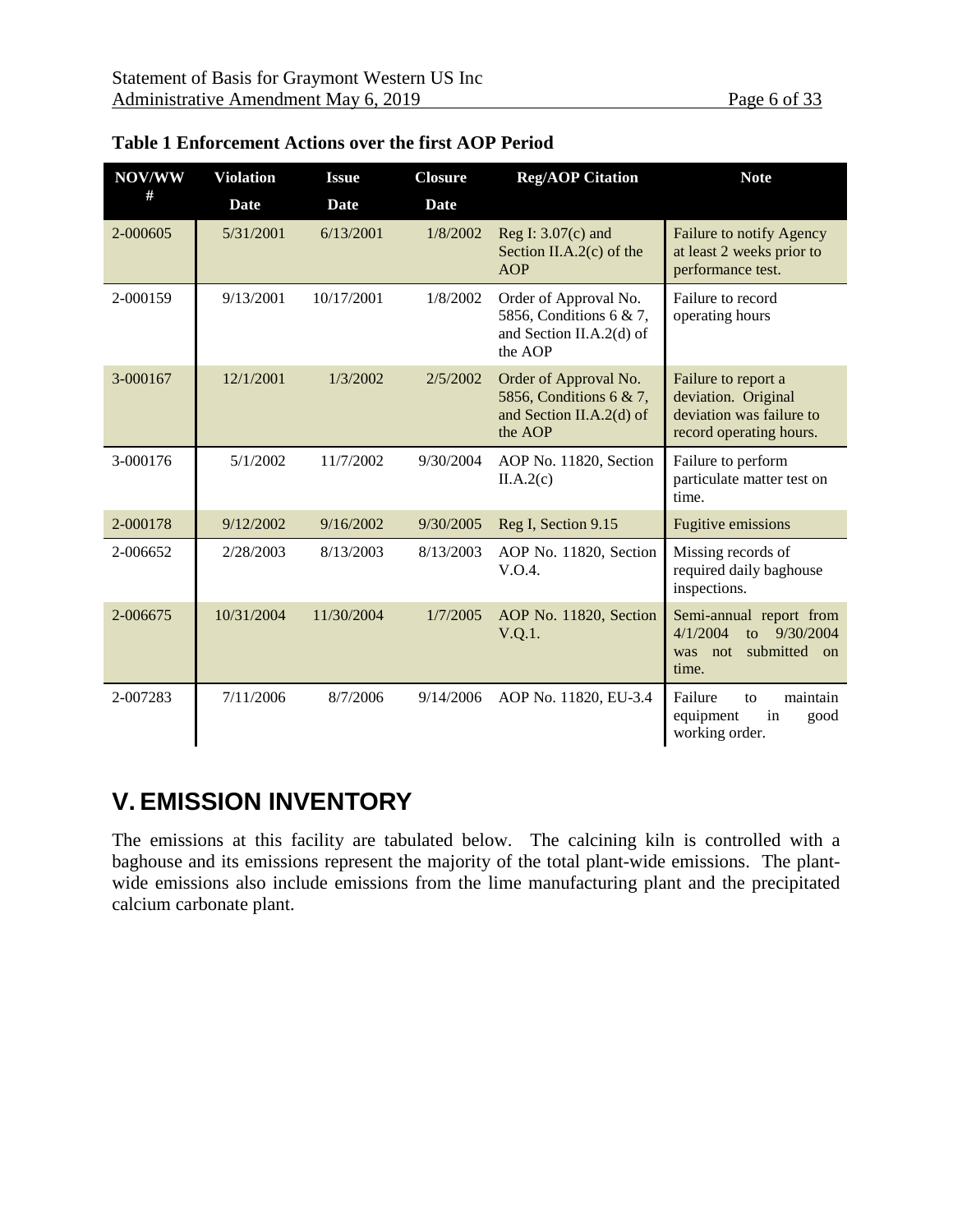|                                      | 2005 | 2004 | 2003 | 2002 | 2001 |
|--------------------------------------|------|------|------|------|------|
| Carbon Monoxide (CO)                 | 61   | 66   | 71   | 71   | 67   |
| Nitrogen Oxides $(NOx)$              | 195  | 263  | 284  | 283  | 268  |
| Particulate Matter $(PM_{10})$       | 139  | 148  | 154  | 151  | 146  |
| Fine Particulate Matter $(PM_{2.5})$ | 31   | 39   | 57   | 53   | 50   |
| Sulfur Dioxide $(SO2)$               | 37   | 101  | 109  | 109  | 103  |

#### **Table 2 Criteria Pollutant Emissions, ton/yr**

# **VI. EXPLANATION OF APPLICABLE REQUIREMENTS**

Applicable requirements are listed in several sections of this operating permit as outlined below. The permit only lists the requirements that the Puget Sound Clean Air Agency has determined to be within the scope of the definition of "applicable requirements" under the operating permit program. Graymont is legally responsible for complying with all applicable requirements of the operating permit and other requirements that do not fit the definition of "applicable requirements" found in Chapter 173-401 Washington Administrative Code (WAC).

Applicable requirements that are not ongoing are not included in the permit because they are not in effect during the term of the permit (a.k.a. "obsolete"). However, these requirements are addressed here in the statement of basis.

## *A. Applicable Requirements in the AOP*

#### **1. How the tables in Section I work**

Section I in Puget Sound Clean Air Agency air operating permits is set up in tabular form. Section I.A. contains the requirements that are applicable to Graymont on a facility-wide basis. Section I.B. contains requirements applicable only to specific emission units within the facility. It should be noted here that all the requirements in Section I.A. apply to the specific emission units as well. If the monitoring, maintenance and recordkeeping method for any requirement in Section I.A. is more extensive for a specific emission unit, that requirement is repeated in Section I.B. with the additional monitoring, maintenance and recordkeeping requirements.

The tables in Section I of the air operating permit list all the local (Puget Sound Clean Air Agency), state (Department of Ecology), and federal (EPA) emission limits and emission limiting operational requirements that apply to the facility and emission units within the facility. All requirements are federally enforceable unless they are identified in column two by the words "*STATE ONLY*."

The first column identifies the requirement. I.A.1 is the first facility-wide requirement. EU-1.5 if the fifth requirement for Emission Unit 1.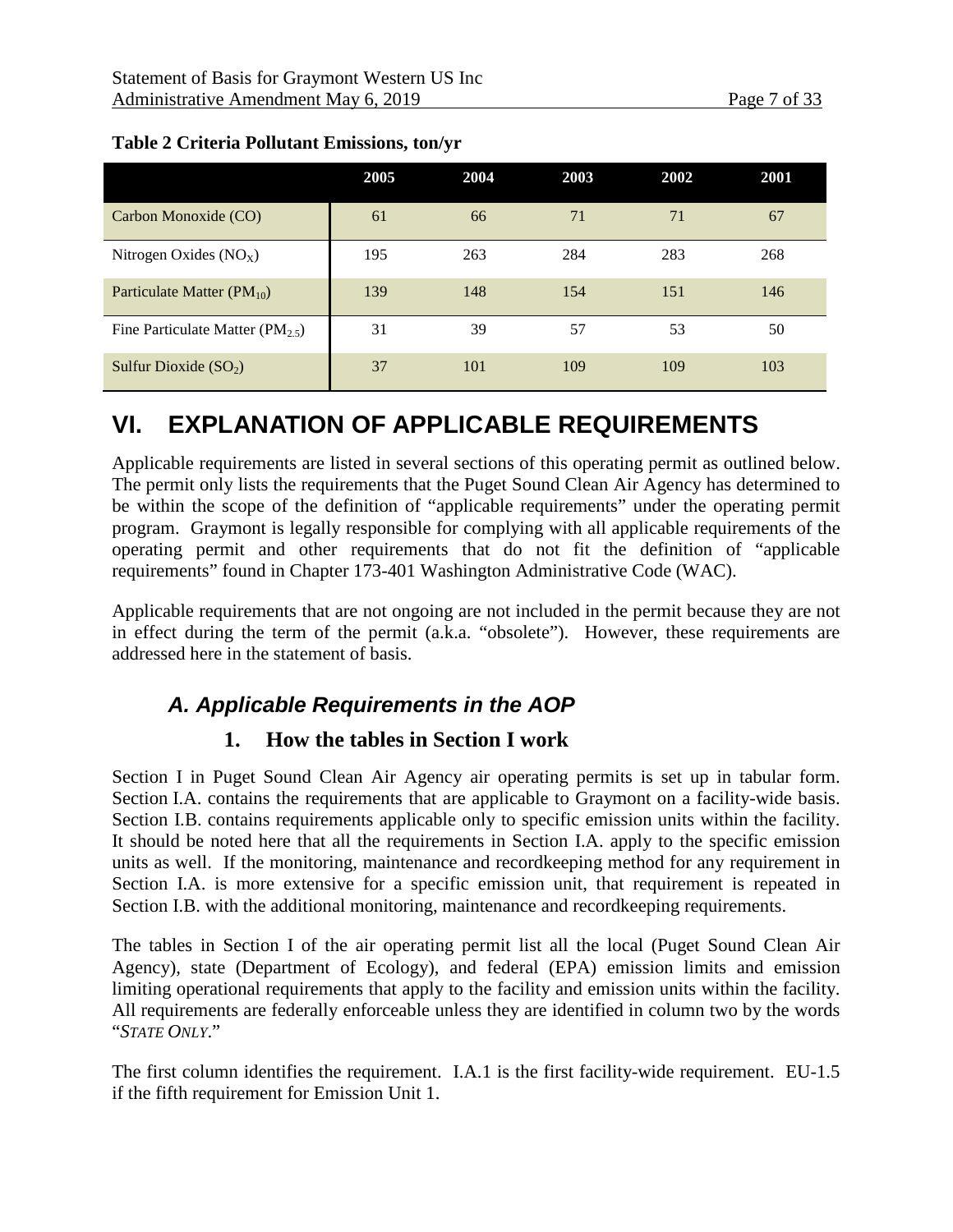The second column contains the actual rule citation for each individual requirement. This can be a Puget Sound Clean Air Agency requirement from Regulation I, II, or III, a Washington State Department of Ecology requirement (WAC or RCW), or a federal requirement (generally a PSD permit condition or a New Source Performance Standard requirement).

The third column (Date) contains the adoption or effective date of the requirement. In some cases, the effective dates of the "Federally Enforceable" Requirement and the "State Only" Requirement are different because either the state (or local authority) has not submitted the regulation to the EPA for approval into the State Implementation Plan (SIP), or the state (or local authority) has submitted it and the EPA has not yet approved it. "*STATE ONLY*" adoption dates are in *italicized* font. When the EPA does approve the new requirement by adopting it into the SIP, the old requirement will be replaced and superseded by the new requirement. This replacement will take place automatically, with no changes being made to this permit until the permit is renewed. The new requirement will be enforceable by the EPA as well as the Puget Sound Clean Air Agency from the date that it is adopted into the SIP, and the old requirement will no longer be an applicable requirement.

The fourth (Requirement Paraphrase) column paraphrases the requirement. *The first and fourth columns are for information only and are not enforceable conditions of this permit.* The actual enforceable requirement is embodied in the requirement cited in the second and third columns.

The fifth column (Monitoring, Maintenance & Recordkeeping Method) identifies the methods described in Section II of the permit. Following these methods is required to "reasonably assure continuous compliance" with, and is an enforceable requirement of, this air operating permit. Note that all inspections, tests, and other actions must be documented (the specific recordkeeping requirement for this is in paragraph 4 of Subsection V.P of the air operating permit).

The sixth (Emission Standard Period) column identifies the averaging time for the reference test method. The last column (Reference Test Method) identifies the reference method associated with an applicable emission limit that is to be used if and when a source test is required. In some cases where the applicable requirement does not cite a test method, one has been added.

In the event of conflict or omission between the information contained in the fourth and sixth columns and the actual statute or regulation cited in the second column, the requirements and language of the actual statute or regulation cited shall govern. For more information regarding any of the requirements cited in the second and third columns, refer to the actual requirements cited.

### **2. How monitoring methods in Section II of the AOP were originally determined**

<span id="page-7-0"></span>These are the basic air operating permit requirements:

 Each air operating permit has to contain all the air quality requirements that apply to the facility.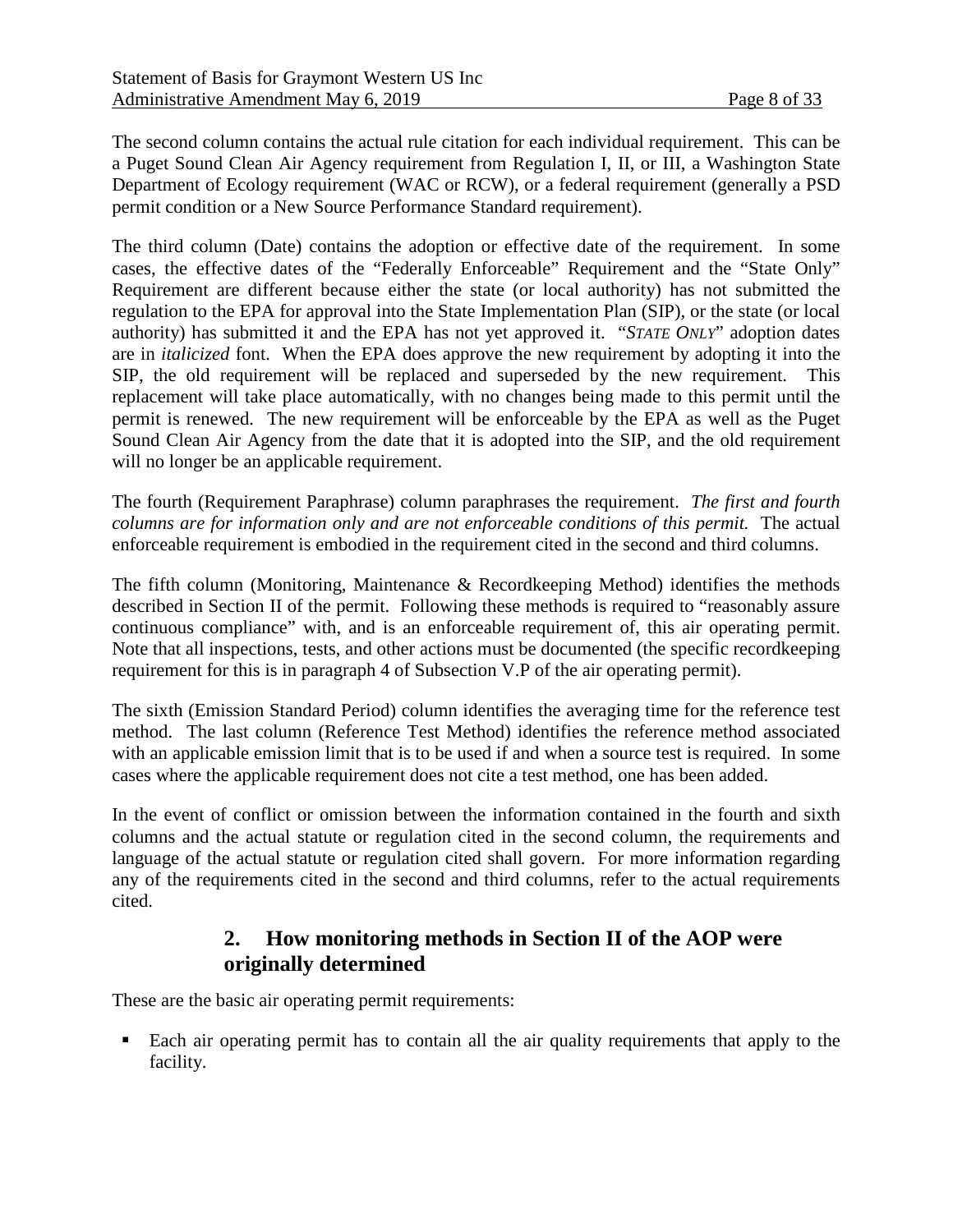- The permit has to describe exactly how the source would comply with each of the requirements.
- The "responsible official" for the facility has to certify "continuous compliance" with every applicable requirement.

Puget Sound Clean Air Agency air operating permits have the emissions standards and operating limits in tabular form in Section I of the air operating permit, and the monitoring methods in Section II. An air operating permit is not supposed to add any new requirements, or make any existing requirements more stringent, but sometimes "gap-filling" a monitoring method is necessary:

- All emission limits contained in EPA's National Emission Standards for Hazardous Air Pollutants have acceptable monitoring methods built in. These may be simply placed in the air operating permit.
- **PSD** permits and minor new source review permits issued after the launch of the air operating program usually include monitoring methods that are designed to reasonably assure continuous compliance. Those also may be placed in the air operating permit.
- Older minor new source review permits, older federal New Source Performance Standards (NSPS), and state and local emission limits either had very little or no on-going monitoring. Special "gap-filling" monitoring methods had to be developed for these requirements, as provided under WAC 173-401-615(1)(b).

Whenever the Puget Sound Clean Air Agency uses a "gap-filling" monitoring method, we determine the monitoring frequency using criteria contained in EPA's April 30, 1999 Draft *Periodic Monitoring Technical Reference Document*. We consider "the five criteria" in determining how often the facility should perform a monitoring activity: hourly, once per shift, daily, weekly, monthly, quarterly, annually, or once per five-year permitting period. The five criteria are:

- (1) Initial compliance. One source may have never have violated a requirement, but it still applies. The next source, however, may really have to work to stay in compliance with the requirement. Walk-around inspections for fugitive emissions should be done more frequently at a steel mill than a truck assembly facility, for example.
- (2) Margin of compliance. The monitoring method and frequency are designed so that the source will identify a problem early and take corrective action before a violation occurs. The generic opacity limit on a fabric filter control device might be 20%, but a properly maintained baghouse should not have any visible emissions at all.
- (3) Variability of process and emissions. A highly variable process may need more frequent watching than one that runs only intermittently, or one that runs continuously at an "easy" rate.
- (4) Environmental impacts of problems. More frequent inspections would be required for a process for which a maintenance problem is likely to result in emissions that would have a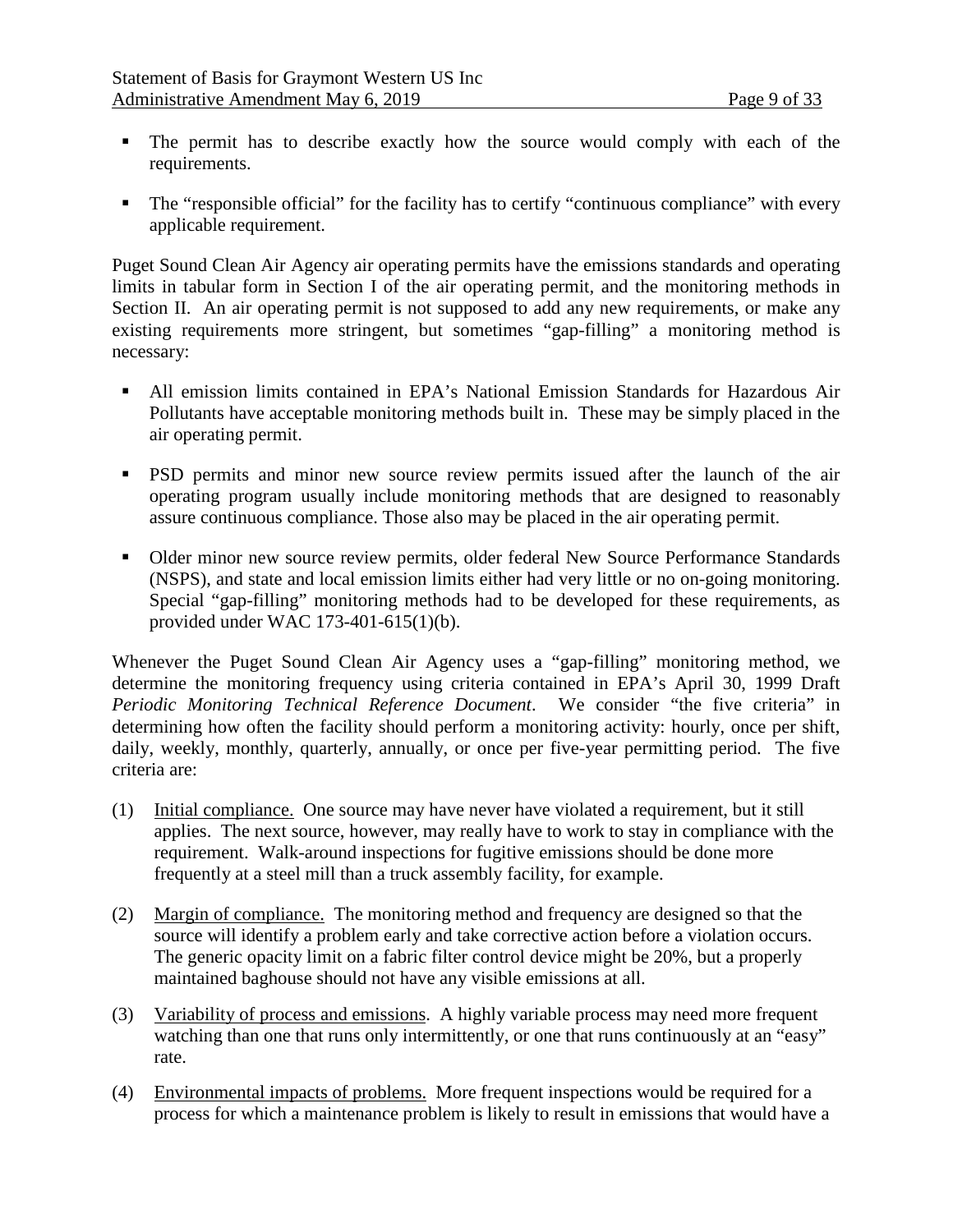significant environmental impact.

(5) Technical considerations. The facility is required to periodically inspect and perform routine maintenance on all equipment in accordance with an acceptable operation and maintenance (O&M) Plan. What technical aspects of the equipment under consideration would influence inspection frequency above and beyond O&M Plan requirements? Usually it is sufficient to operate and maintain (and monitor) equipment in accordance with manufacturer's instructions.

The statements of basis for all original air operating permits contained analyses of "the five factors" for each monitoring requirement for which a monitoring frequency was not set in an underlying requirement.

# *B. Section I.A. (Facility-Wide)*

## **1. Requirement I.A.2 (Opacity)**

Both WAC 173-400-040(1) and Puget Sound Clean Air Agency Regulation I, Section 9.03 standards are 20% opacity and apply to all stationary sources.

The monitoring method is based on quarterly visual inspections of all emission points at Graymont. Graymont must take corrective action or use the reference test method, WDOE Method 9A, to determine opacity if any visible emissions are noted. The Puget Sound Clean Air Agency has determined that the monitoring should be quarterly for the reasons listed below:

- (1) Initial compliance. The Puget Sound Clean Air Agency has not observed visible emissions from the facility during any inspection since 1999.
- (2) Margin of compliance. The monitoring method is designed so that the source will take corrective action before a violation of the underlying emission standard occurs.
- (3) Variability of process and emissions. The facility operates at a relatively constant production rate, both during a per-shift basis and during a per-hour basis, so emissions can be expected to be relatively constant during the time period of the emission standard.
- (4) Environmental impacts of problems. Plant-wide emissions of particulate matter are large enough to make Graymont a major source and, therefore, have the potential to cause environmental impacts if emissions increased significantly. Review of the emission inventory reports show that a very large fraction of the PM emissions are from the calcining kiln, however, and that unit is checked on a daily basis. Emissions from the remainder of the facility are not as significant as the PM emissions from the calcining kiln.
- (5) Technical considerations. Graymont has demonstrated over the first permitting period that a quarterly monitoring schedule works for the non-calcining kiln portion of the facility.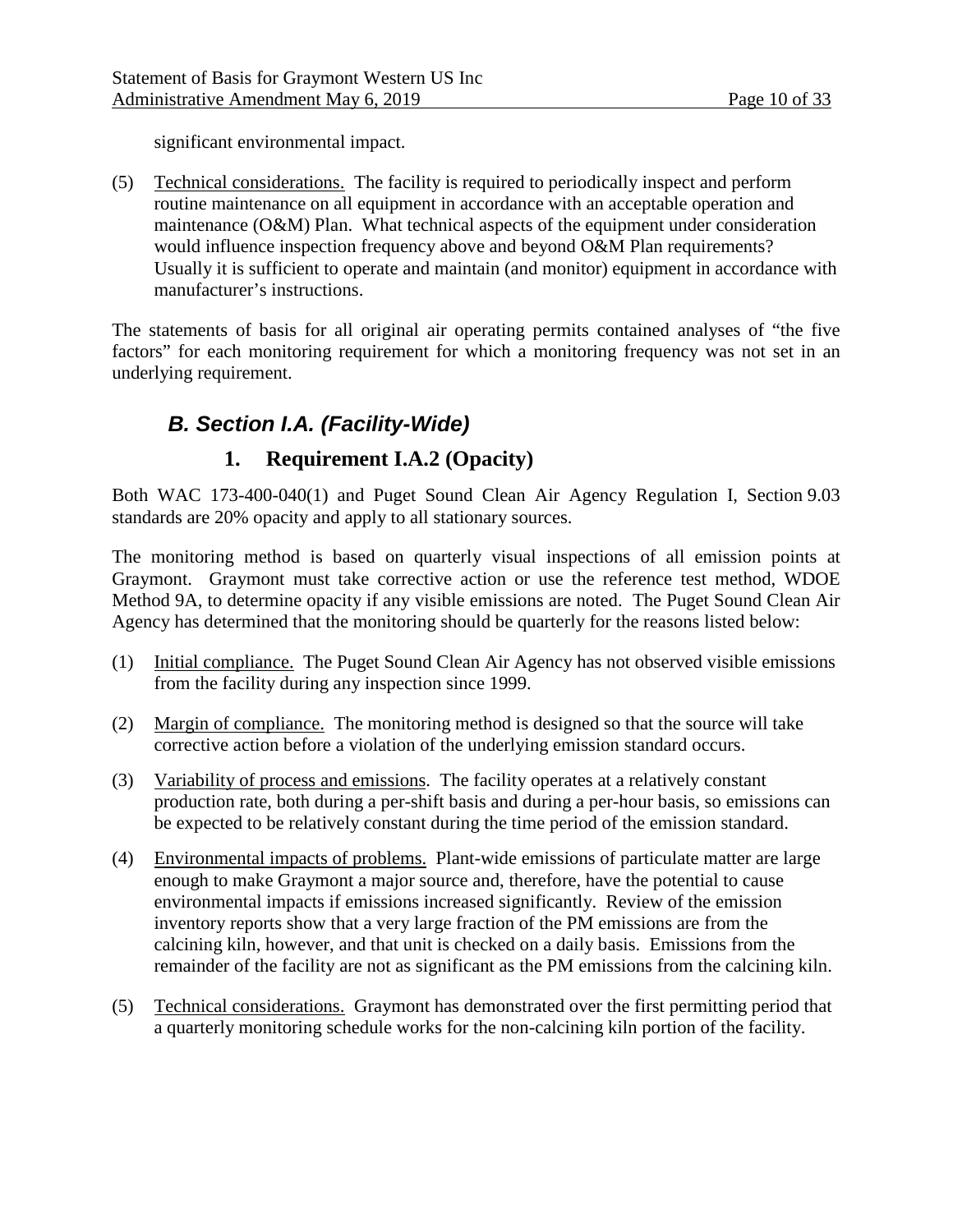## 2. **Requirements I.A.3 and I.A.4 (PM<sub>10</sub>)**

Puget Sound Clean Air Agency Regulation I, Section 9.09 limits particulate emissions to 0.05 grain per dry standard cubic foot (gr/dscf) from equipment used in a manufacturing process. WAC 173-400-060 limits particulate emissions to 0.1 gr/dscf from general process units (i.e., units using a procedure or a combination of procedures for the purpose of causing a change in material by either chemical or physical means, excluding combustion).

The monitoring method is based on the fact that particulate emissions less than 0.05 gr/dscf usually do not result in visible emissions and, therefore, the permit requires the same monitoring method at the same frequency as the opacity requirements in Requirement I.A.2.

### **3. Requirement I.A. 5 (PM10 from combustion sources)**

WAC 173-400-050(1) limits particulate emissions to 0.1 gr/dscf corrected to 7%  $O_2$  from all combustion units, including both internal and external combustion units. There are SIP approved, federally enforceable, and newer, non-SIP-approved, non-federally enforceable versions of WAC 173-400-050(1). Graymont does not have any emission units to which this requirement can be applied, but it is in the I.A. Section because the requirement applies to all industrial facilities, statewide. Therefore, this requirement does not contain additional monitoring requirements other than facility-wide monitoring discussed above.

### **4. Requirement I.A. 6 (SO<sub>2</sub>)**

Both Puget Sound Clean Air Agency Regulation I, Section 9.07 and Ecology's WAC 173-400- 040(6) are equivalent requirements  $(SO<sub>2</sub>$  emissions not to exceed 1000 ppmv), except for the second paragraph of the WAC, which is not in the Puget Sound Clean Air Agency regulation. That paragraph, which is not federally enforceable, allows for exceptions to this requirement if the source can demonstrate that there is no feasible method of reducing the  $SO<sub>2</sub>$  concentrations to 1000 ppm. Since the Puget Sound Clean Air Agency rules do not allow the exception, the second paragraph does not apply to Graymont.

Facility-wide, Graymont burns pipeline quality natural gas except that coal is the primary fuel fired in the calcining kiln. "Natural gas" is a mixture of gaseous hydrocarbons, with at least 80 percent methane (by volume), and of pipeline quality, such as the gas sold or distributed by any utility company regulated by the Washington Utilities and Transportation Commission. Graymont receives the same natural gas as all of the other natural gas consumers, private and industrial, in the Northwest. According to Section 1.4-3 of AP-42, natural gas contains approximately 2000 grains of sulfur per million cubic feet, which is equivalent to approximately 3.4 parts of sulfur per million cubic feet of natural gas, as shown in the following calculation:

$$
\frac{2,000 \text{ gr S}}{1,000,000 \text{ ft}^3 \text{ nat. gas}} \times \frac{1 \text{ lb}}{7000 \text{ gr}} \times \frac{385 \frac{\text{ft}^3}{\text{mole S}}}{32 \frac{\text{lb}}{\text{mole S}}} = 3.44 \times 10^{-6} \frac{\text{ft}^3 \text{ S}}{\text{ft}^3 \text{ nat. gas}} = 3.44 \text{ ppmd}v \text{ S}
$$

According to *Perry's Chemical Engineer's Handbook*, each cubic foot of natural gas requires approximately 10 cubic feet of air for combustion, yielding approximately 11 cubic feet of combustion exhaust gases, consisting mostly of nitrogen, water vapor, and carbon dioxide. The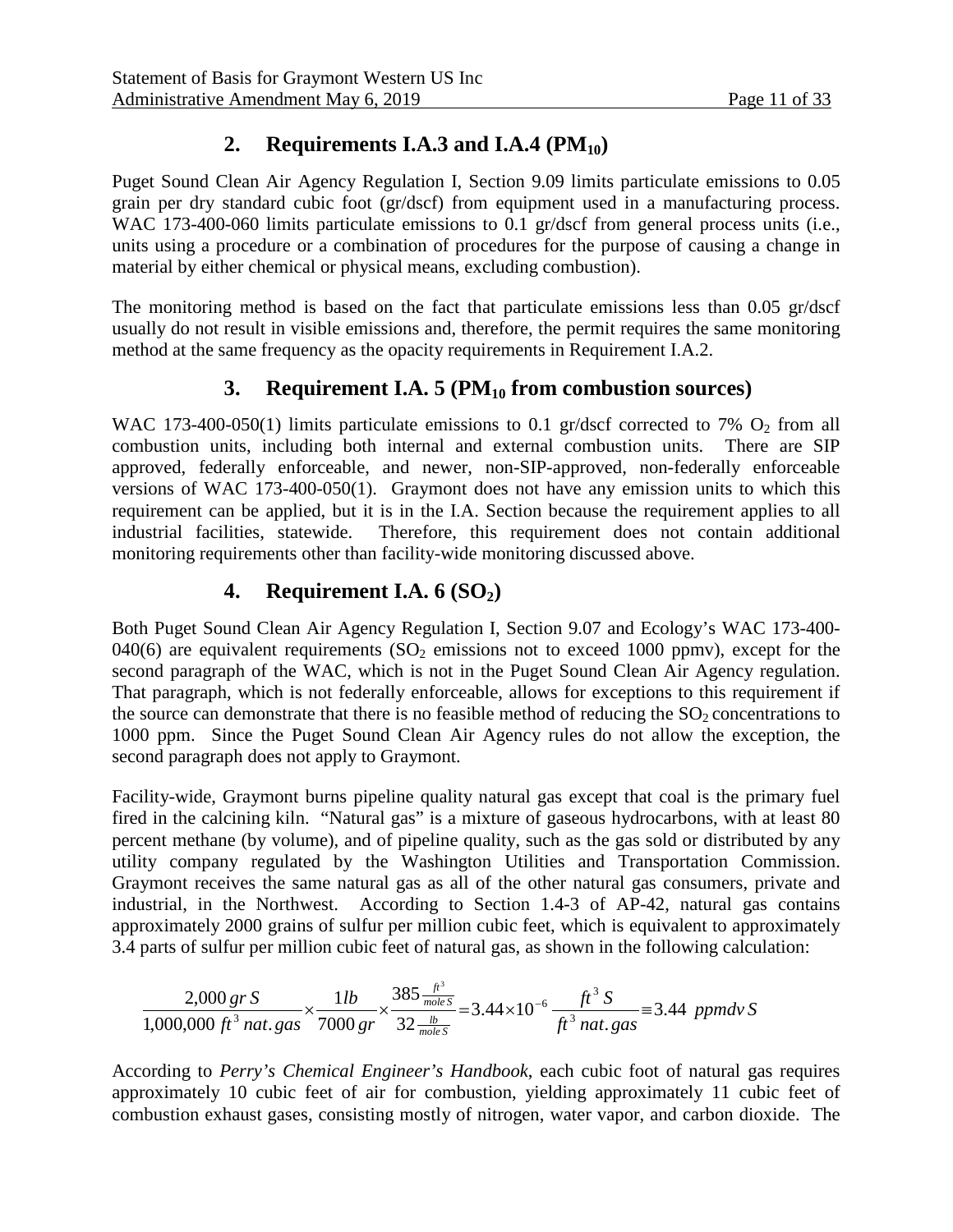sulfur in the natural gas will almost all be converted to sulfur dioxide, with each cubic foot of sulfur producing the same volume of sulfur dioxide. Since each cubic foot of natural gas contains  $3.44 \times 10^{-6}$  cubic foot of sulfur, each cubic foot of stack exhaust will contain approximately:

$$
3.44 \times 10^{-6} \frac{ft^3 S}{ft^3 n \, \text{at. gas}} \times \frac{1 \, ft^3 SO_2}{1 \, ft^3 S} \times \frac{1 \, ft^3 n \, \text{at. gas}}{11 \, ft^3 \, \text{stack exhaust}} = 3.13 \times 10^{-7} \frac{ft^3 SO_2}{ft^3 \, \text{stack exhaust}}
$$

The burning of natural gas generates about  $0.31$  ppmdv  $SO<sub>2</sub>$ . Note that this estimated value is less than one-tenth of one percent of the  $1,000$  ppm  $SO<sub>2</sub>$  standard. Therefore, on a facility-wide basis, it is reasonable to assume that combustion units which are only fired on natural gas cannot exceed the  $1,000$  ppm  $SO<sub>2</sub>$  limits in Puget Sound Clean Air Agency Regulation I, Section 9.07 and WAC 173-400-040(6), and no monitoring is required for permit requirements I.A.6 plant-wide except for coal burning in the calcining kiln (see Section [VI.C.2\(a\)](#page-17-0) [Requirement EU-2.1](#page-17-0).

#### **5. Requirement I.A. 7 (HCl)**

Puget Sound Clean Air Agency Regulation I, Section 9.10(a) specifies that HCl emissions shall not exceed 100 ppm (dry), corrected to 7%  $O_2$  for combustion sources. Emission tests results on similar rotary kilns fired with coal and coke conducted at Graybec Calc Inc. in Mableton, Quebec, on August 12-16, 1996 found HCl emission to be 1 to 2 ppm. The emission factor during four runs averaged 0.0035 lb with a maximum of 0.0106 lb of HCl per ton of limestone. Because chlorine emissions only occur from the kiln and because chlorine is at such a low concentration in the materials used and fired in the Graymont kiln, Puget Sound Clean Air Agency has determined that no monitoring for HCl is required.

#### **6. Requirements I.A.8 and 1.A. 9 (nuisance)**

Puget Sound Clean Air Agency Regulation I, Section 9.11(a) and WAC 173-400-040(5) are similar requirements that address emissions that may be environmentally detrimental or cause a nuisance. WAC 173-400-040(5) has SIP-approved and non-SIP approved versions that are virtually identical. Puget Sound Clean Air Agency Regulation I, Section 9.11 has not been adopted into the SIP. The monitoring method for all these requirements is based on responding to complaints and general inspections of the facility to identify any emissions that are likely to be injurious to human health, plant or animal life, or property, or that unreasonably interfere with enjoyment of life and property. Therefore, the Puget Sound Clean Air Agency has determined that complaint response requirements if Section II.A.1(b) and the quarterly facility-wide inspections required in Section II.A.1(c) of the permit are sufficient to monitor for changes that would cause a fugitive emission or unexpected buildup of dust on the roadways and plant grounds.

Puget Sound Clean Air Agency Regulation I, Section 9.11(b) (non-Federally enforceable) and the WAC 173-400-040(4) address odors. The monitoring method is based on responding to complaints, monthly inspections of the facility to identify emissions of odor-bearing contaminants and correcting any problems identified as a result of the inspection or investigation. Receiving complaints does not necessarily mean Graymont is in violation of this requirement, since the regulation does not prohibit the emission of odors, but prohibits the emissions of odors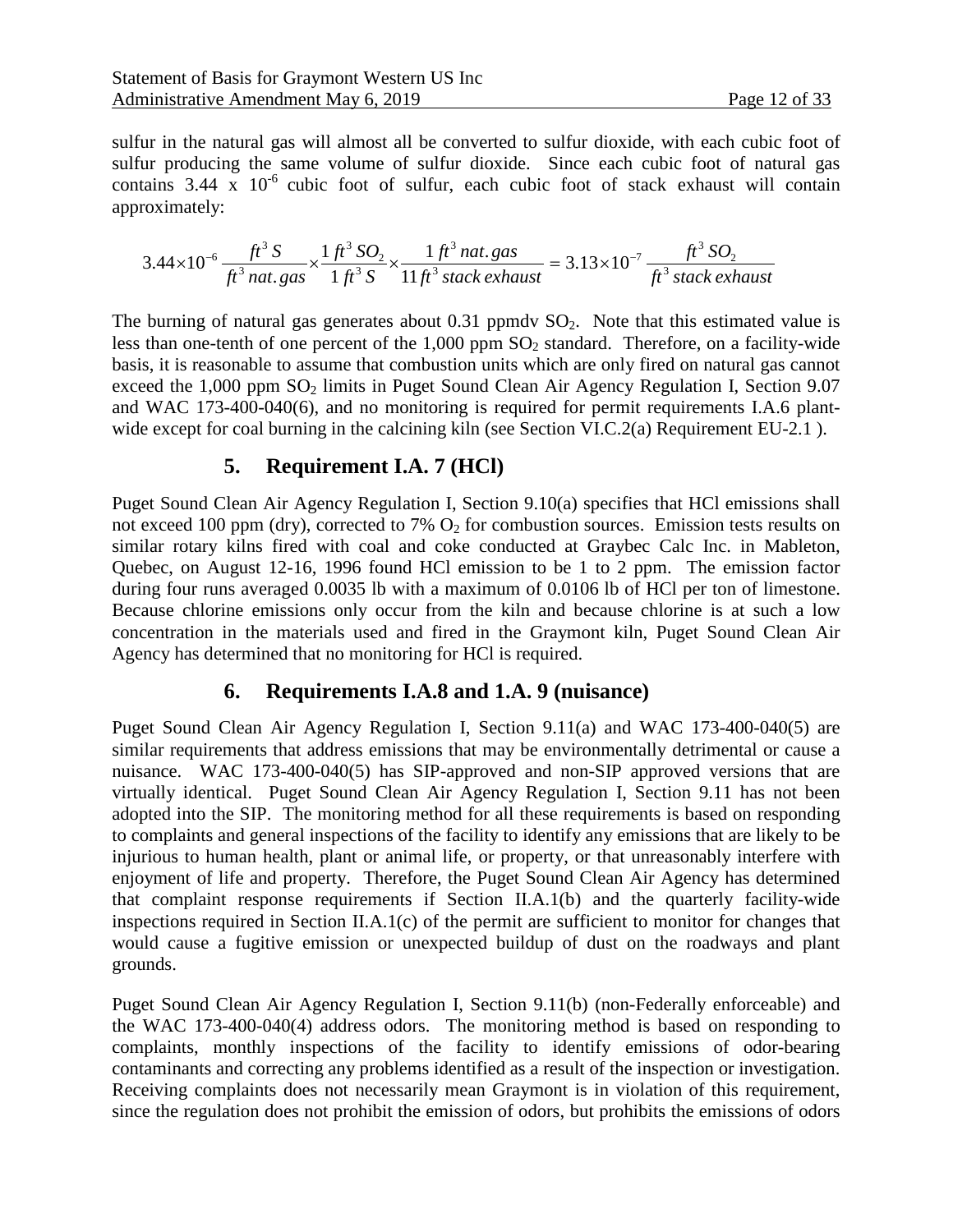if good practices are not employed to control emissions. Graymont does not generally emit odors that would cause a complaint. Complaints will trigger action by Graymont to investigate and correct problems that could result in a violation.

The Puget Sound Clean Air Agency has determined that the monitoring should be quarterly for the reasons listed below. These factors are consistent with EPA's April 30, 1999 Draft *Periodic Monitoring Technical Reference Document*.

- (1) Initial compliance. The Puget Sound Clean Air Agency has received zero complaints regarding fugitive dust or odor emissions over the past five years, and has not observed visible or odorous emissions from plant activities during any inspection. Therefore, we conclude that it is generally in compliance with the nuisance requirements.
- (2) Margin of compliance. The monitoring method is designed so that the source will take corrective action before a violation of the underlying emission standard occurs.
- (3) Variability of process and emissions. Because the manufacturing process is relatively constant, it is unlikely that the variability of the process itself will be the cause of emissions leading to environmentally detrimental problems or be the cause of nuisances while the plant is normally operating.
- (4) Environmental impacts of problems. A maintenance problem with equipment other than the calcining kiln equipment is unlikely to result in emissions that would have a significant environmental impact.
- (5) Technical considerations. It is very likely that fugitive dust emissions from equipment will be identified by quarterly visual inspections of plant operations and by workers in their normal course of work.

## **7. Requirements I.A. 10, I.A. 11 (Fugitive emissions)**

WAC 173-400-040(3) addresses fugitive dust emissions for some activities, and WAC 173-400- 040(8) requires reasonable precautions or reasonably available control technology (RACT) to control fugitive emissions. Puget Sound Clean Air Agency Regulation I, Section 9.15 requires the use of reasonable precautions for fugitive dust and lists some examples of reasonable precautions. Monitoring, maintenance and recordkeeping methods II.A.1(b) (Complaint Response) and II.A.1(c) (Facility-wide Inspections) are sufficient to monitor for changes that would cause a fugitive emission or unexpected buildup of dust on the roadways and parking lots.

## **8. Requirement I.A.12 (maintain equipment)**

Puget Sound Clean Air Agency Regulation I, Section 9.20 requires Graymont to maintain equipment in good working order. Section 9.20(a) applies to sources that received a Notice of Construction Order of Approval under Puget Sound Clean Air Agency Regulation I, Article 6. Section 9.20(b) applies to equipment not subject to Section 9.20(a). Section II.A of the permit identifies the minimum monitoring criteria for maintaining equipment in good working order. The section identifies both facility-wide criteria and specific criteria for the emission units and activities. The Puget Sound Clean Air Agency has determined that following the requirements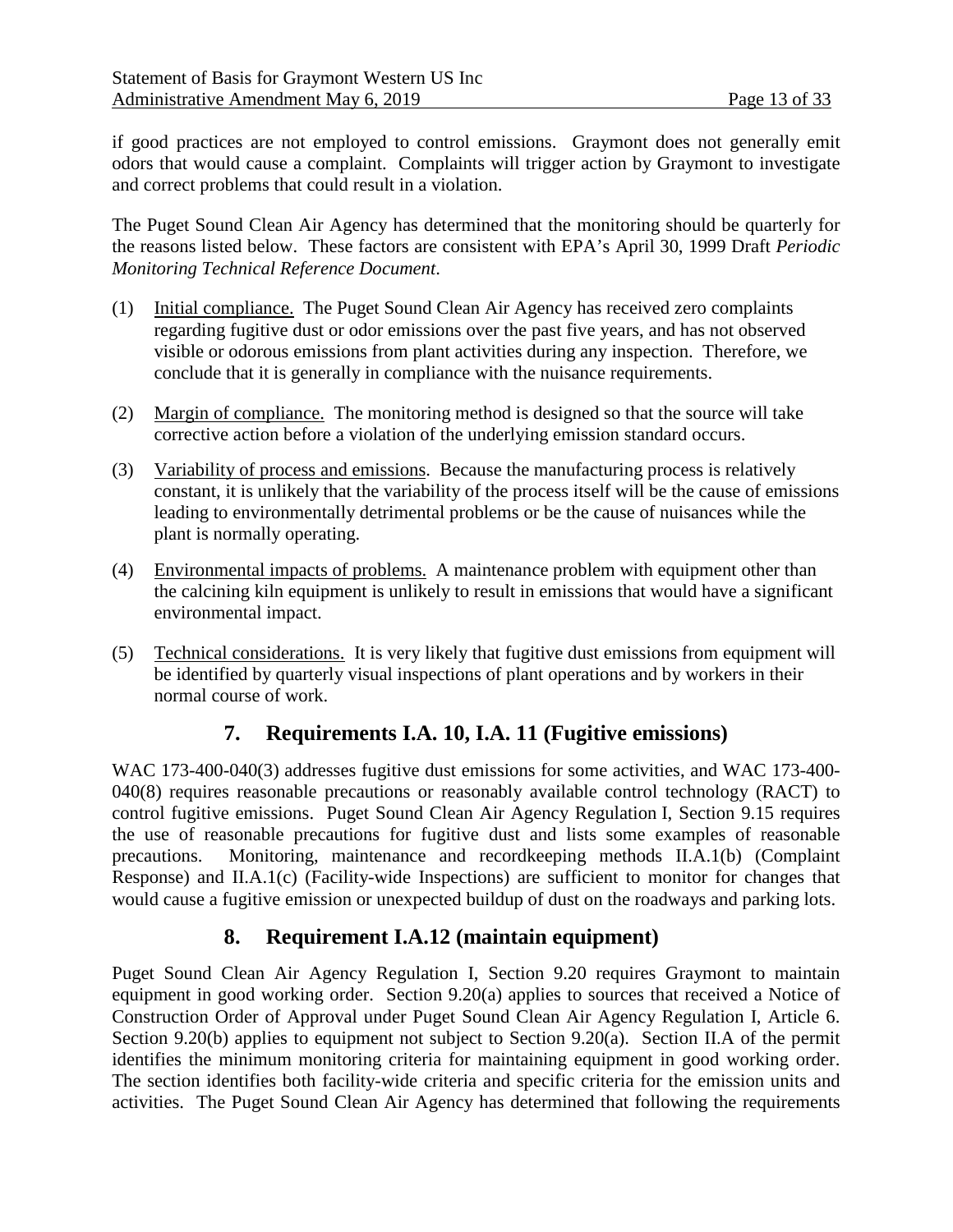of Section II of the permit provides sufficient monitoring criteria to certify that the equipment has been maintained in good working order. However, the Puget Sound Clean Air Agency reserves the right to evaluate the maintenance of each piece of equipment to determine if it has been maintained in good working order.

### **9. Requirements I.A.13 and 14 (O&M plan)**

In accordance with Puget Sound Clean Air Agency Regulation I, Section 7.09(b), Graymont is required to develop and implement an O&M Plan to assure continuous compliance with Puget Sound Clean Air Agency Regulations I, II and III. The requirement specifics that the plan shall reflect good industrial practice, but does not define how to determine good industrial practice. To clarify the requirement, Puget Sound Clean Air Agency added that in most instances following the manufacturer's operations manual or equipment operational schedule, minimizing emissions until the repairs can be completed and taking measures to prevent recurrence of the problem may be considered good industrial practice. This language is consistent with a Washington Department of Ecology requirement in WAC 173-400-101(4). The Puget Sound Clean Air Agency also added language establishing criteria for determining if good industrial practice is being used. These may include, but are not limited to, monitoring results, opacity observations, review of operations and maintenance procedures, and inspections of the emission unit or equipment. The Puget Sound Clean Air Agency added this wording in response to Washington State court decision, Longview Fibre Co. v. DOE, 89, Wn. App. 627 (1998), which held that similar wording was not vague and gave sufficient notice of the prohibited conduct. Puget Sound Clean Air Agency Regulation I, Section 7.09(b) also requires Graymont to promptly correct any defective equipment. However the underlying requirement in most instances does not define "promptly"; hence for significant emission units and applicable requirements that Graymont has a reasonable possibility of violating or that a violation would cause an air quality problem, the Puget Sound Clean Air Agency added clarification that "promptly" usually means within 24 hours. For many insignificant emission units and equipment not listed in the permit, the meaning of "promptly" will vary because the emission sources and suitable pollution control techniques vary widely, depending on the contaminant sources and the pollution control technology employed. However, the permit identifies a means by which to identify if Graymont is following good industrial practice.

Graymont must report to the Puget Sound Clean Air Agency any instances where it failed to promptly repair any defective equipment. Graymont has the right to claim certain problems were a result of an emergency (Section V.R) or unavoidable (Section V.S).

Following these requirements demonstrates that Graymont has properly implemented the O&M Plan, but it does not prohibit the Puget Sound Clean Air Agency or EPA from taking any necessary enforcement action to address violations of the underlying applicable requirements after proper investigation.

### **10. Requirement I.A.15**

RCW 70.94.040 is similar to Puget Sound Clean Air Agency Regulation I, Section 9.11 and is listed separately here because it is not a federally enforceable requirement.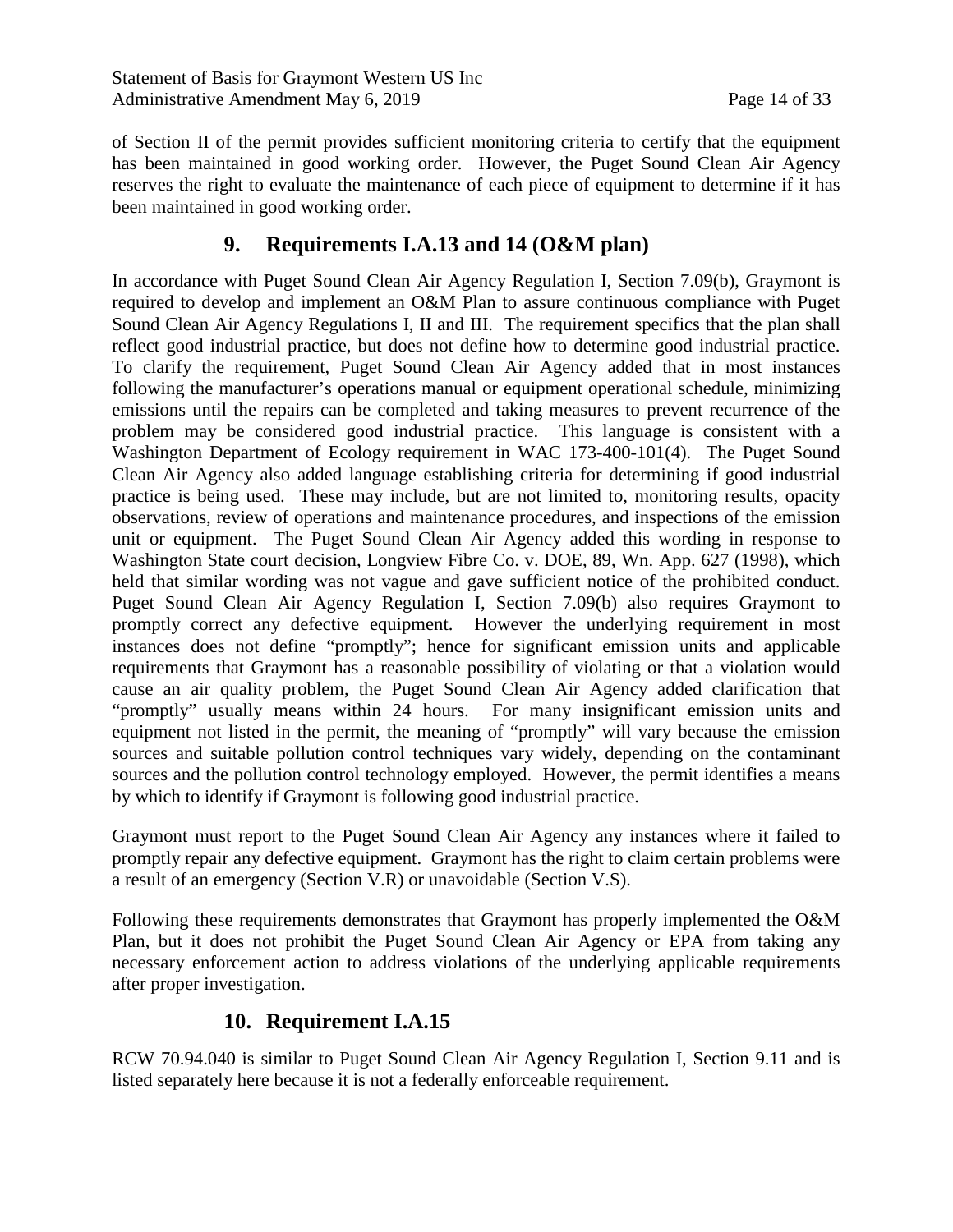# *C. Section I.B. (Emission Unit Applicable Requirements)*

Section I.B. of the permit lists applicable requirements that are specific to an emission unit or activity. The Generally Applicable Requirements of Section I.A. apply to all the emission units listed in Section I.B and are not repeated in this section. Monitoring Methods and Reference Methods are also identified if they are different from, or in addition to, those listed in Section I.A.

The EPA incorporates what the EPA has determined to be "all necessary monitoring" into all recently adopted federal air pollution regulations. Where a recently adopted federal regulation does not identify a monitoring method, the permit does not identify one either, except in some cases where the Puget Sound Clean Air Agency has determined additional monitoring to be necessary. Finally, any requirements that are inapplicable to the specific emission unit are also listed in this section.

All generally applicable requirements apply to the specific emission units. To simplify the permit, the Puget Sound Clean Air Agency did not repeat these requirements for each unit unless a specific monitoring requirement applied. Federally enforceable requirements that are specific to the operations are listed.

Order of Approval No. 5619 (approved December 22, 1994) limits the  $PM_{10}$  emissions from several emission units listed in the operating permit (EU-1, EU-2.2, EU-4.1, EU-4.2, EU-5.1, and EU-6.1). This  $PM_{10}$  limit was required of Graymont to assure the ambient standard was being met and is part of the maintenance plan for the  $PM_{10}$  SIP. Because the  $PM_{10}$  mass emission limit is fundamentally the same as the particulate concentration limit and the opacity limit, the monitoring frequencies are the same.

## **1. Emission Unit 1 – Calcining Kiln**

#### *(a) Requirements EU-1.1 – Opacity*

Both Puget Sound Clean Air Agency Regulation I, Section 9.03 and WAC 173-400-040(1) standards are 20% opacity and apply to the calcining kiln emissions. Requirement EU-1.1 contains federally enforceable and *(STATE ONLY)* opacity limits. Regulation I, Section 9.03 (March 11, 1999) will be superseded by Regulation I, Section 9.03 (March 25, 2004) upon its adoption into the SIP. WAC 173-400-040(1) (September 23, 1993) will be superseded by WAC 173-400- 040(1) (February 10, 2005) upon its adoption into the SIP.

The monitoring method is based on daily visual inspections and frequent particulate source testing (quarterly tests initially) of the calcining kiln emissions, with Graymont taking corrective actions within 24 hours or using the opacity reference test method to determine opacity if any visible emissions are noted. The Puget Sound Clean Air Agency has determined that the monitoring should be daily for the reasons listed below.

(1) Initial compliance. Although the calcining kiln baghouse is capable of complying with the opacity requirements, the Puget Sound Clean Air Agency has observed visible emissions from Graymont during recent inspections and has issued CSRs for maintenance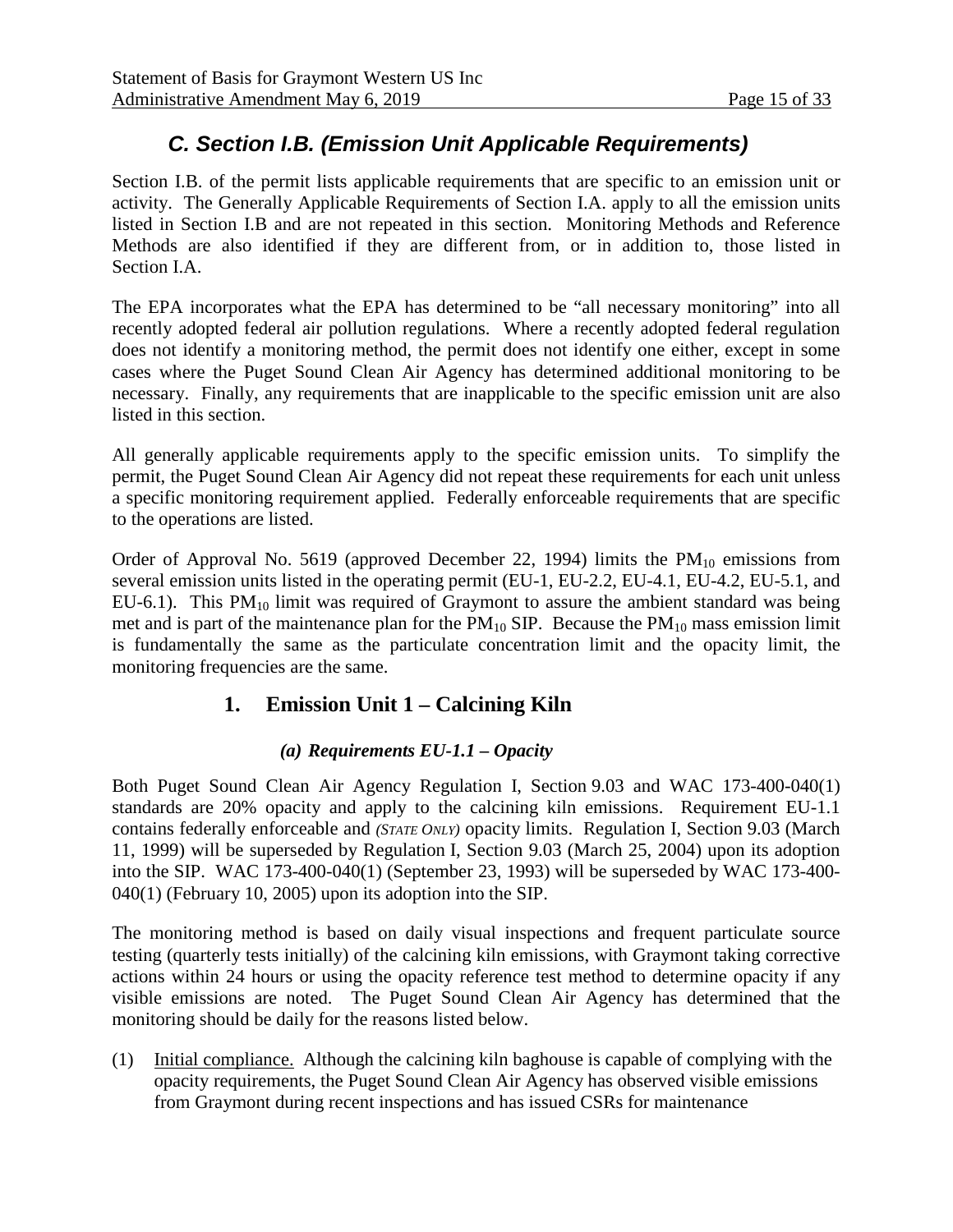deficiencies.

- (2) Margin of compliance. Both fugitive and stack emissions have been observed from the calcining kiln baghouse; however, these observations did not result in the issuance of Notices of Violation. The Puget Sound Clean Air Agency has determined there is the potential to cause violations of this requirement so there is a moderate margin for compliance.
- (3) Variability of process and emissions. The calcining kiln equipment operates on a relatively constant production rate, on a per-shift basis and a per-hour basis, so emissions can be expected to be relatively constant on an hourly basis during facility operations. This equipment is designed to control opacity emissions if maintained in accordance with a good O&M Plan. The most significant variable affecting emissions would, therefore, be the degree to which Graymont follows its O&M Plan and performs daily inspections.
- (4) Environmental impacts of problems. Observed opacity from a baghouse is generally related to the quantity of particulate matter being emitted. If opacity problems are observed from a large flow rate baghouse such as this one, there is considerable increased risk of environmental impacts and damage from particulate matter emissions. Opacity from baghouses is generally related to inadequate operations or maintenance programs. Significant environmental impacts are expected to be avoided by discovering problems quickly, by performing daily inspections, following corrective actions in the O&M Plan, and making updated adjustments to the O&M Plan.
- (5) Technical considerations. This monitoring method is based on the fact that particulate emissions and opacity emissions are related, and increases in opacity emissions indicate increases in particulate emissions. Generally, when emissions from a baghouse exceed 20% opacity, the particulate emissions exceed 0.05 gr/dscf. Alternatively, when particulate emissions from a baghouse are less than 0.05 gr/dscf, there are usually no visible emissions. Therefore, this permit requires both daily visual inspections and frequent particulate source tests (quarterly tests initially) as a monitoring method to assure compliance with this requirement.

#### *(b) Requirements EU-1.2 and EU-1.3 – Particulate Emissions*

Puget Sound Clean Air Agency Regulation I, Section 9.09 (April 9, 1998) is federally enforceable and limits particulate emissions to 0.05 gr/dscf and applies to all equipment used in a manufacturing process and general process units, uncorrected for excess air.

The State Implementation Plan (SIP) identifies the effective date of WAC 173-400-060 as August 20, 1993; however, the versions that were in effect on August 20, 1993 became effective on March 22, 1991.

Permit requirement EU-1.3 (WAC 173-400-060) limits particulate emissions to 0.1 gr/dscf from general process units (i.e., units using a procedure or a combination of procedures for the purpose of causing a change in material by either chemical or physical means, excluding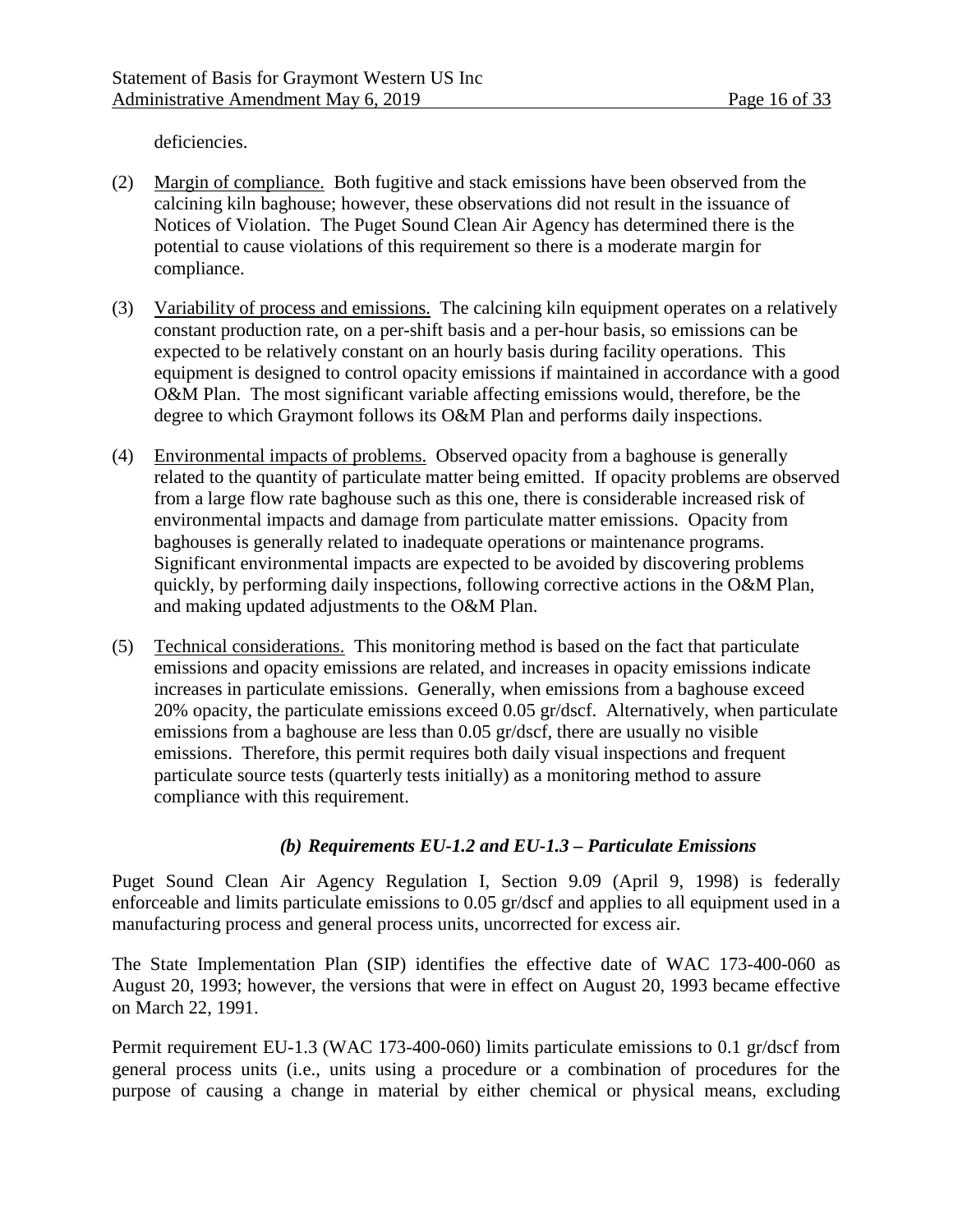combustion). The federally enforceable version of the regulation is dated March 22, 1991, and the *(STATE ONLY)* version is dated February 10, 2005.

Graymont shall conduct daily visual inspections of the calcining kiln baghouse during daylight hours when operating and taking corrective action within 24 hours or using the opacity reference test method to demonstrate compliance if any visible emissions are noted. Also, Graymont shall conduct frequent particulate source testing (quarterly tests initially).

The Puget Sound Clean Air Agency has determined that monitoring should be daily visual inspections and frequent particulate source testing (quarterly tests initially) for the reasons listed below.

Initial compliance. The calcining kiln has demonstrated compliance with the particulate matter standard of 0.05 gr/dscf during several compliance tests that were required as part of the monitoring conditions for this air operating permit.

- (6) Margin of compliance. Source test results have shown the particulate matter concentration to be typically less than 50% of the 0.05 gr/dscf standard.
- (7) Variability of process and emissions. The calcining kiln equipment operates on a relatively constant production rate, on a per-shift basis or a per-hour basis. Therefore, emissions can be expected to be relatively constant on an hourly basis during facility operations. This equipment is designed to control opacity emissions if maintained in accordance with a good O&M Plan. Graymont is likely to remain in compliance by following the monitoring frequency. The most significant variable affecting emissions would, therefore, be the degree to which Graymont follows its O&M Plan, performs daily inspections and performs frequent particulate source testing (quarterly tests initially).
- (8) Environmental impacts of problems. Observed opacity from a baghouse is generally related to the quantity of particulate matter being emitted. If opacity problems are observed, there is considerable increased risk of environmental impacts. Opacity is generally caused by incorrect operations or maintenance problems and must be addressed quickly. By not following and upgrading the O&M Plan, performing daily inspections with corrective actions or performing frequent particulate source testing (quarterly tests initially), the calcining kiln is capable of significant environmental impacts.
- (9) Technical considerations. The compliance reference method is EPA Method 5D which is specifically designed by EPA for measuring particulate emissions from a positive pressure baghouse. However, because of the configuration of the positive pressure kiln baghouse, an alternate equivalent method to measure the emission flow rate as a compliance determination method may need to be requested for approval from Puget Sound Clean Air Agency. The calcining kiln particulate emissions are controlled by a positive pressure baghouse with 10 equal sections for a total of 120,000 cfm. The monitoring method requires daily inspections for visible emissions and frequent particulate source testing (quarterly tests initially). The monitoring method is based on the fact that particulate emissions and opacity emissions are related, and increases in opacity emissions are caused by increases in particulate emissions. Generally, when emissions from a baghouse exceed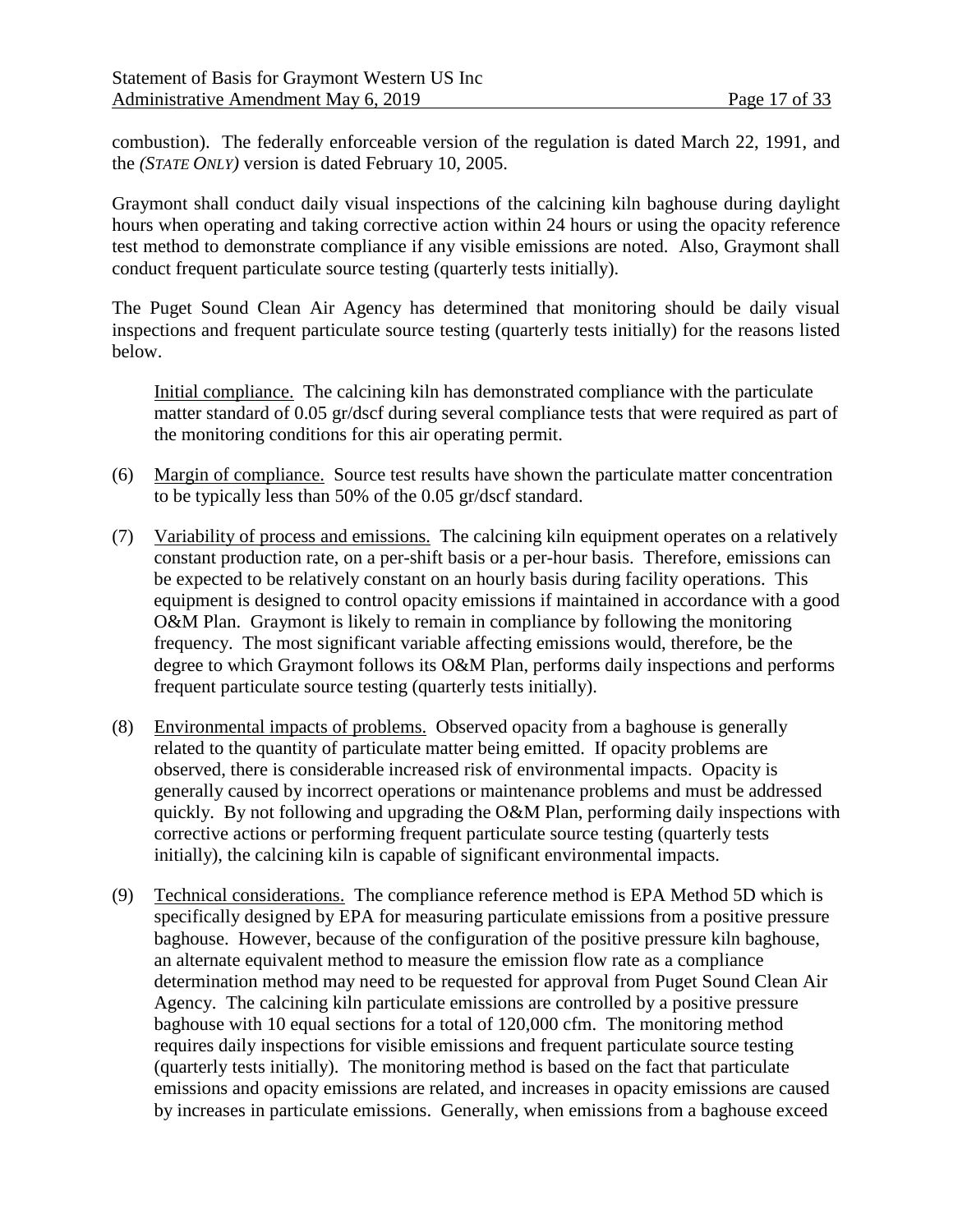20% opacity, the particulate emissions significantly exceed 0.05 gr/dscf. Alternatively, when particulate emissions from a baghouse are less than 0.05 gr/dscf, there are usually no visible emissions. In general, during baghouse inspections, there are no visible emissions when good operations and maintenance are followed. Therefore, this permit requires both daily visual inspections and frequent particulate source tests as a monitoring method to assure compliance with this requirement. This monitoring frequency is the same as Requirements EU-1.1 and EU-1.4.

With  $PM_{10}$  emissions at 20.1 pounds-per-hour, the annual emissions could be 88 tons-per-year, and uncontrolled  $SO_2$  emissions could be more than 1,000 tons-per-year. With emissions and potential emissions this large, this unit will be subject to EPA's Compliance Assurance Monitoring (CAM) rule at the time of permit renewal or modification. Graymont provided an adequate CAM Plan in their application and it has been incorporated into the draft renewed permit. Compliance Assurance Monitoring requirements in Section II.C. have been added to the monitoring, maintenance and recordkeeping requirements.

#### *(c) Requirement EU-1.4 – PM10 Emissions*

Puget Sound Clean Air Agency Order of Approval No. 5619 (December 22, 1994), Condition No. 4 specifies that the  $PM_{10}$  emission rate from the calcining kiln baghouse shall not exceed 20.1 lb/hr.

Order of Approval 5619 requires affected emission units to meet specified emission rate limits in pounds per hour. These emission limits are based on the equipment being designed to meet an emission concentration less than 0.05 gr/dscf required by Regulation I, Section 9.09.

This 20.1 lb/hr limit for the kiln baghouse is less than 0.05 gr/dscf. The monitoring method is based on the fact that generally particulate emissions less than 0.05 gr/dscf usually do not result in visible emissions, therefore, the permit requires the same monitoring method at the same frequency as the opacity requirements in Requirements EU-1.2 and EU-1.3.

#### **2. Emission Unit 2 – Coal Handling and Storage System**

#### *(a) Requirement EU-2.1 – Sulfur*

<span id="page-17-0"></span>Puget Sound Clean Air Agency Order of Approval No. 2121A requires that Graymont only burn coal in the calcining kiln that has been certified by the supplier to have 1.0% or less of sulfur by weight, using ASTM Method D3176-74 (solid fuels) "Standard Method for Ultimate Analysis of Coal and Coke" and ASTM Method D2234–76 "Standard Methods for Collection of a Gross Sample of Coal." Additional ASTM Methods that may be used to verify the sulfur content of coal include ASTM Methods 5016-95 and 5016-98, "Standard Test Method for Sulfur in Ash from Coal and Coke Using High-Temperature Tube Furnace Combustion Method with Infrared Absorption," and ASTM Method 4239, Standard Test Methods for Sulfur in the Analysis Sample of Coal and Coke Using High Temperature Tube Furnace Combustion Methods. Sulfur analysis may also be conducted by Graymont using one of the prescribed ASTM Methods.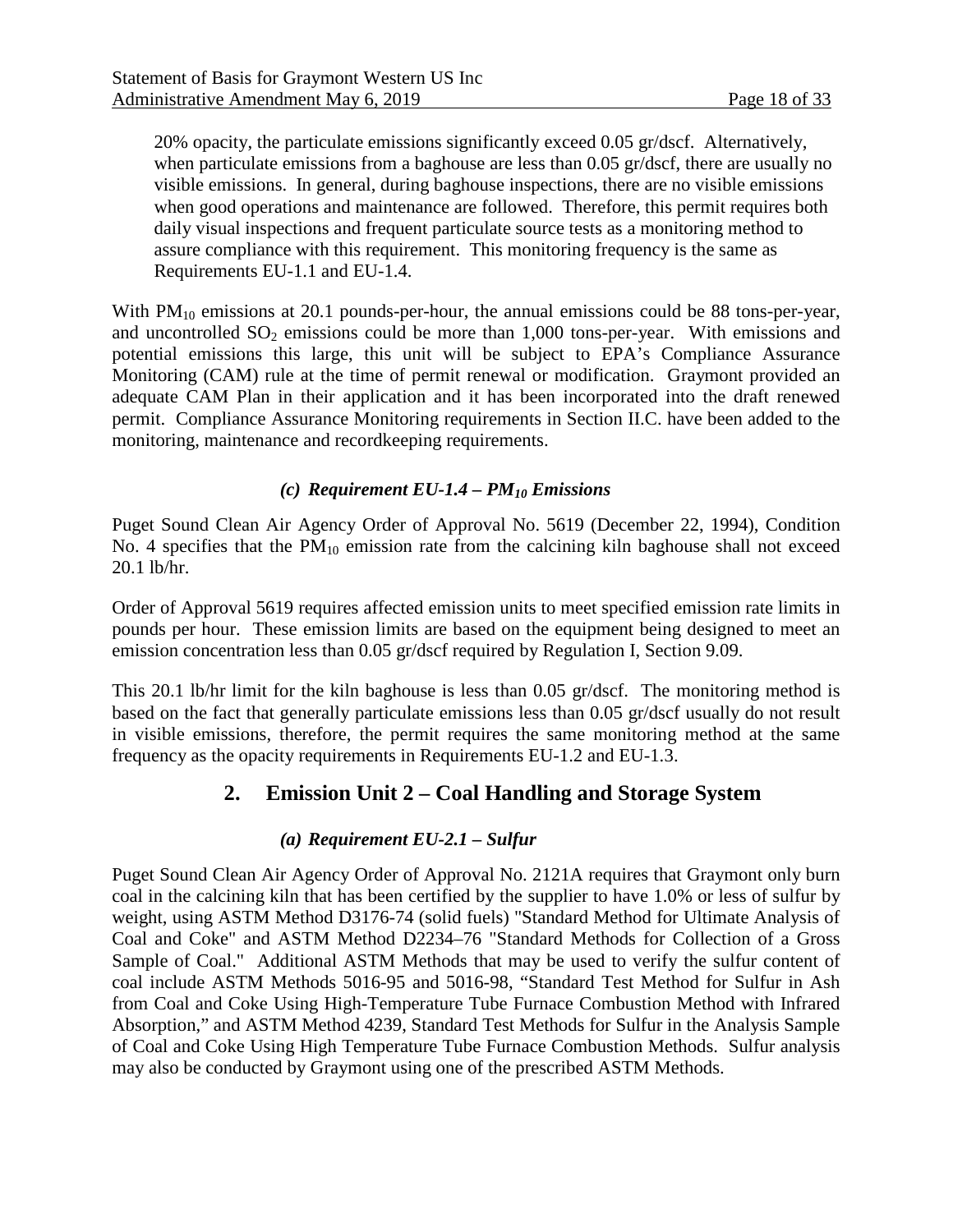Graymont shall report to Puget Sound Clean Air Agency Permit Certification within 10 days after receiving fuel that exceeds 1.0% sulfur, if certification is received from the supplier, or within 10 days after obtaining test results that are above 1.0% sulfur, if Graymont conducts the analysis.

#### *(b) Requirement EU-2.2 – PM10*

Puget Sound Clean Air Agency Order of Approval No. 5619 (December 22, 1994), Condition No. 7 requires that the  $PM_{10}$  emission rate from the coal baghouse shall not exceed 0.5 lb/hr.

Order of Approval 5619 requires affected emission units to meet specified emission rate limits in pounds per hour. These emission limits are based on the equipment being designed to meet an emission concentration less than 0.05 gr/dscf required by Regulation I, Section 9.09.

This 0.5 lb/hr limit for the coal handling and storage system is less than 0.05 gr/dscf. The monitoring method is based on the fact that generally particulate emissions less than 0.05 gr/dscf do not result in visible emissions and, therefore, the permit requires the same monitoring method at the same frequency as the opacity requirements in Requirements I.A.1 and I.A.10.

Because both the conditions for grain loading and mass emission rate are measured by the same monitoring method and the same monitoring frequency, the justification for this monitoring frequency is the same as for Requirements I.A.3 and I.A.12 - Particulate Emissions.

#### **3. Emission Unit 3 – Lime Processing**

#### *(a) Requirement EU-3.1 – PM10*

Puget Sound Clean Air Agency Order of Approval No. 5856 (January 24, 1996), Condition No. 4 states that  $PM_{10}$  emissions from the MAC filter and 39AVSC III baghouse shall not exceed 0.02 gr/dscf.

The monitoring method is based on the fact that generally particulate emissions less than 0.05 gr/dscf do not result in visible emissions and, therefore, the permit requires the same monitoring method at the same frequency as the opacity requirements in Requirements I.A.1 and I.A.10.

The justification for this monitoring frequency is the same as for Requirements I.A.3 and I.A.12 - Particulate Emissions.

#### *(b) Requirement EU-3.2 – Opacity*

Puget Sound Clean Air Agency Order of Approval No. 5856 (January 24, 1996), Condition No. 5 states that opacity from the MAC filter and 39AVSC III baghouse shall not exceed 10% for 3 minutes in any 1 hour.

The monitoring method is the same monitoring method at the same frequency as the opacity requirements in Requirements I.A.1 and I.A.10.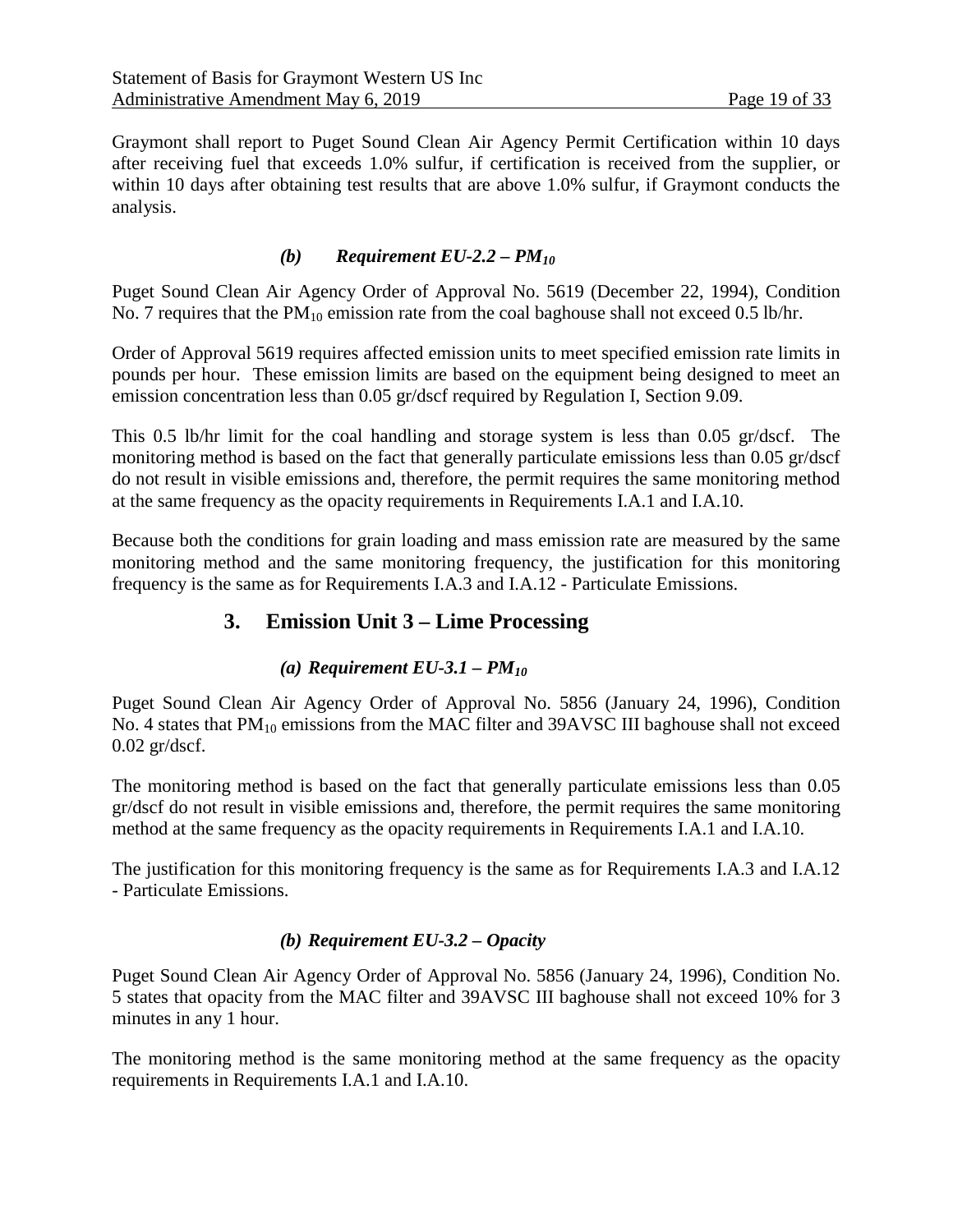#### *(c) Requirement EU-3.3 –Operating Hours*

Puget Sound Clean Air Agency Order of Approval No. 5856 (January 24, 1996), Condition No. 6 states that the MAC-120RPT 224 baghouse shall not exceed a total of 4,380 hours of operation in any consecutive 12-month period.

#### *(d) Requirement EU-3.4 – PM10*

Puget Sound Clean Air Agency Order of Approval No. 8350 (September 6, 2000), Condition No. 3 states that  $PM_{10}$  emissions from a 200 ton dolomite lime storage silo and conveyor system, vented to a new 2,000 cfm baghouse shall not exceed 0.02 gr/dscf. Monitoring methods specified in the Order are placed in Section II.A.2(e) of the AOP.

#### **4. Emission Unit 4 – Hydrator**

#### *(a) Requirement EU-4.1 – Hydrator Scrubber*

Puget Sound Clean Air Agency Order of Approval No. 5619 (December 22, 1994), Condition No. 5 required that the hydrator scrubber not exceed 1.2 lb/hr of  $PM_{10}$ .

Order of Approval 5619 requires affected emission units to meet specified emission rate limits in pounds per hour. These emission limits are based on the equipment being designed to meet an emission concentration less than 0.05 gr/dscf required by Regulation I, Section 9.09.

This 1.2 lb/hr limit for the hydrator scrubber is less than 0.05 gr/dscf. The monitoring method is based on the fact that generally particulate emissions less than 0.05 gr/dscf do not result in visible emissions and, therefore, the permit requires the same monitoring method at the same frequency as the opacity requirements in the Facility-Wide Applicable Requirements.

Because both the conditions for grain loading and mass emission rate are measured by the same monitoring method and the same monitoring frequency, the justification for this monitoring frequency is the same as for the particulate matter standards in the Facility-Wide Applicable Requirements.

#### *(b) Requirement EU-4.2 – Hydrator Baghouse and Silo Baghouse*

Puget Sound Clean Air Agency Order of Approval No. 5619 (December 22, 1994), Condition No. 6 required that the hydrator baghouse and silo baghouse not exceed 3.7 lb/hr of  $PM_{10}$ .

Order of Approval 5619 requires affected emission units to meet specified emission rate limits in pounds per hour. These emission limits are based on the equipment being designed to meet an emission concentration less than 0.05 gr/dscf required by Regulation I, Section 9.09.

This 3.7 lb/hr limit for the hydrator baghouse is less than 0.05 gr/dscf. The monitoring method is based on the fact that generally particulate emissions less than 0.05 gr/dscf do not result in visible emissions and, therefore, the permit requires the same monitoring method at the same frequency as the opacity requirements in the Facility-Wide Applicable Requirements.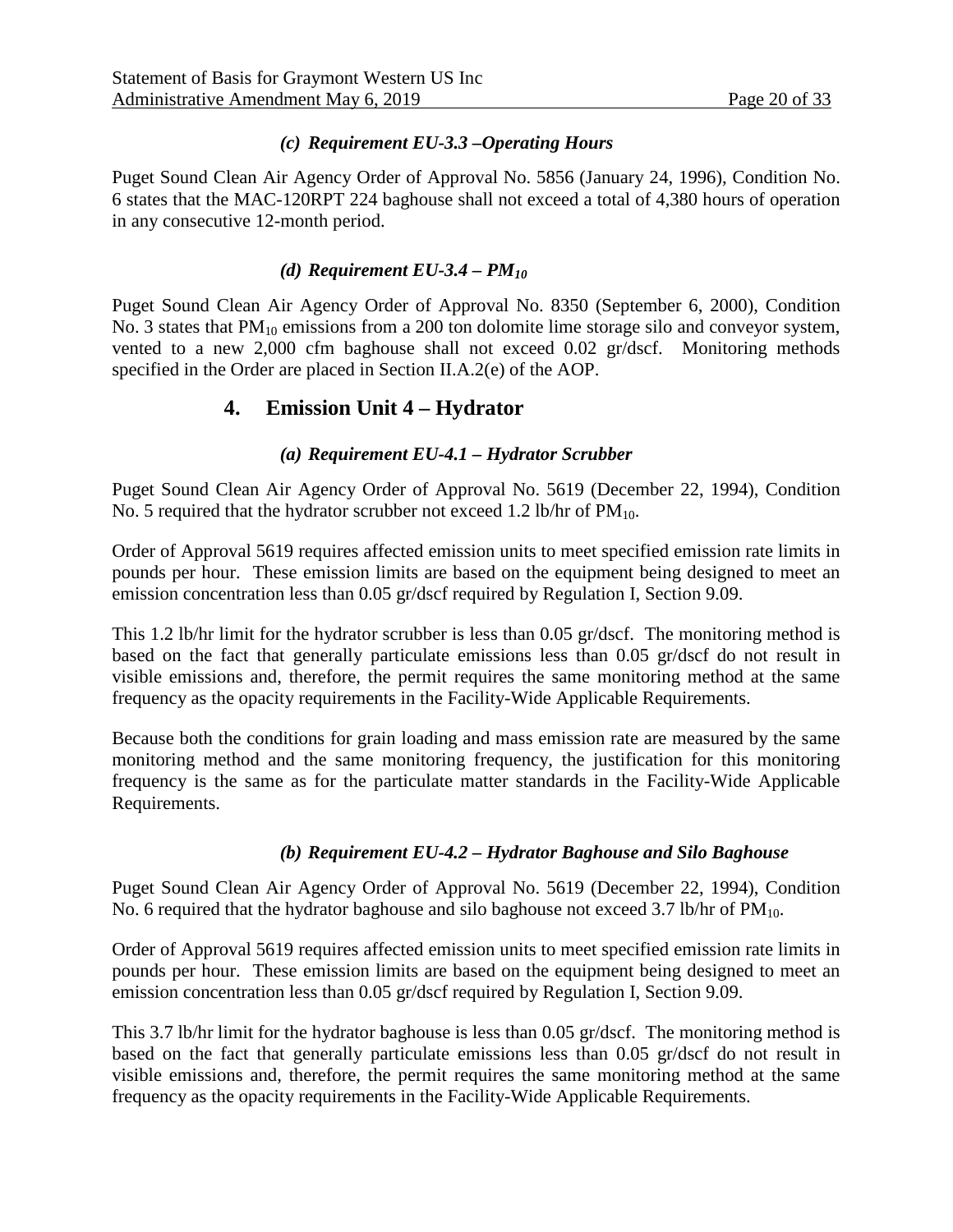Because both the conditions for grain loading and mass emission rate are measured by the same monitoring method and the same monitoring frequency, the justification for this monitoring frequency is the same as that in the Facility-Wide Applicable Requirements.

### **5. Requirement EU-5.1 – Bulk Loading/Unloading**

Puget Sound Clean Air Agency Order of Approval No. 5619 (December 22, 1994), Condition No. 6 requires that the emissions of  $PM_{10}$  from the bulk loading/unloading baghouse not exceed 4.1 lb/hr.

Order of Approval 5619 requires affected emission units to meet specified emission rate limits in pounds per hour. These emission limits are based on the equipment being designed to meet an emission concentration less than 0.05 gr/dscf required by Regulation I, Section 9.09.

This 4.1 lb/hr limit for the bulk loading/unloading baghouse is equivalent to a particulate matter concentration that is less than 0.05 gr/dscf. The monitoring method is based on the fact that generally particulate emissions less than 0.05 gr/dscf do not result in visible emissions and, therefore, the permit requires the same monitoring method at the same frequency as the opacity requirements in the Facility-Wide Applicable Requirements.

Because both the conditions for grain loading and mass emission rate are measured by the same monitoring method and the same monitoring frequency, the justification for this monitoring frequency is the same as that in the Facility-Wide Applicable Requirements.

### **6. Emission Unit 6 – Precipitated Calcium Carbonate (PCC) Plant**

#### *(a) Requirement EU-6.1 – PM10 from carbonators*

Puget Sound Clean Air Agency Order of Approval No. 5619 (December 22, 1994), Condition No. 9 requires that the emissions of  $PM_{10}$  from the PCC plant carbonators not exceed 0.5 lb/hr.

Order of Approval 5619 requires affected emission units to meet specified emission rate limits in pounds per hour. These emission limits are based on the equipment being designed to meet an emission concentration less than 0.05 gr/dscf required by Regulation I, Section 9.09.

This 0.5 lb/hr limit for the precipitated calcium carbonate (PCC) plant is equivalent to a particulate matter concentration that is less than 0.05 gr/dscf. The monitoring method is based on the fact that generally particulate emissions less than 0.05 gr/dscf do not result in visible emissions and, therefore, the permit requires the same monitoring method at the same frequency as the opacity requirements in the Facility-Wide Applicable Requirements.

Because both the conditions for grain loading and mass emission rate are measured by the same monitoring method and the same monitoring frequency, the justification for this monitoring frequency is the same as that in the Facility-Wide Applicable Requirements.

Two 40,000 gallon carbonators, each vented to a demister, were installed as an off-permit change after issuance of Order of Approval No. 8672 on June 10, 2002. Both these units have emission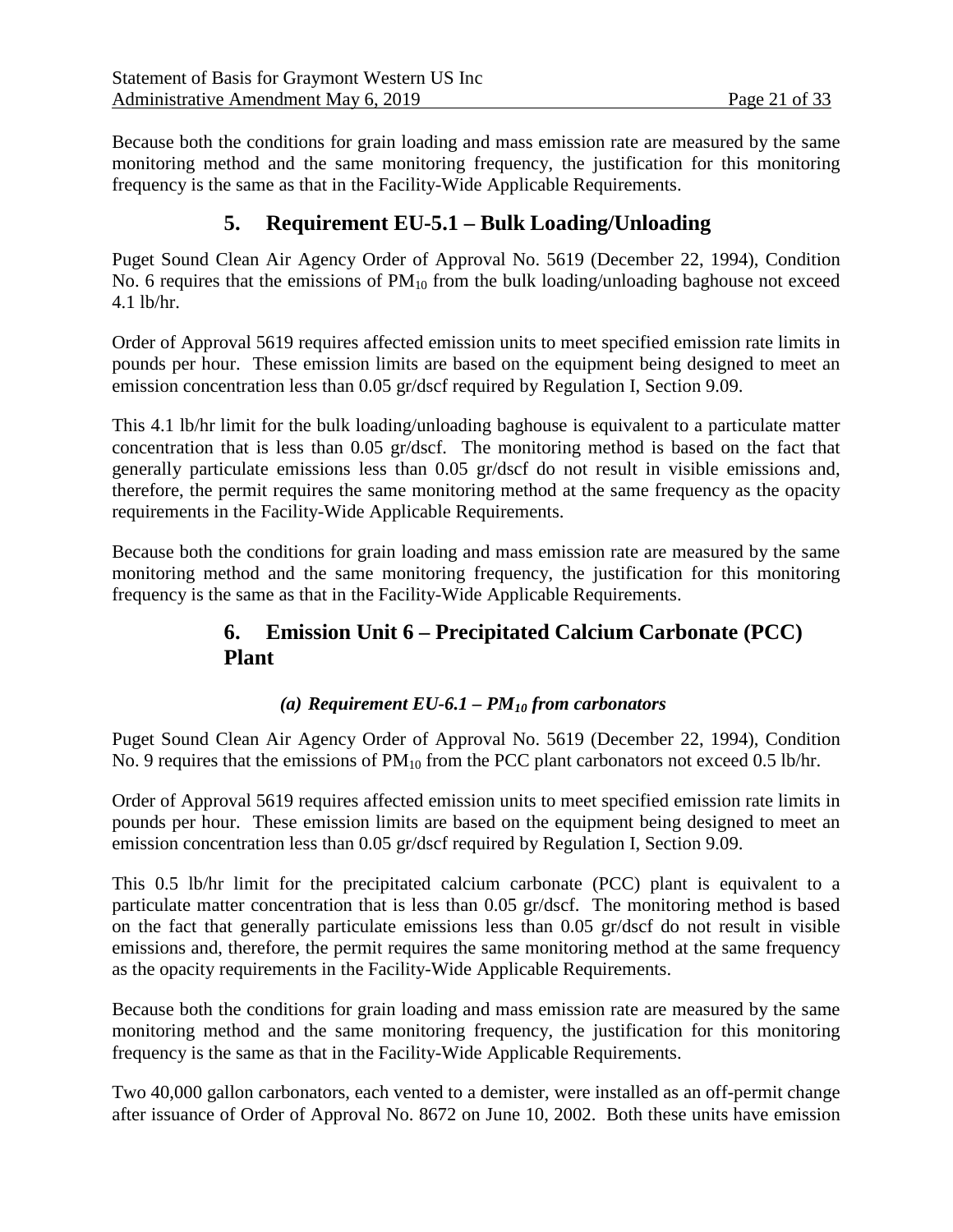standards and monitoring methods that are the same as Order of Approval No. 5619. Condition 3 of Order of Approval No. 8672 is exactly the same as Condition 9 of Order of Approval No. 5619, so they are in the same requirement (EU-6.1).

#### *(b) Requirement EU-6.2 – PM10 from Demister*

Carbonator No. 2 (30 ton-per-day, 15' diameter x 13.5') for the PCC Pilot Plant (XPCC) controlled by a Demister (15' diameter x 13' long) rated at 2,500 cfm and 10 inches water pressure drop was installed as an off-permit change after issuance of Order of Approval No. 8146 on December 11, 2001. Condition 3 of Order of Approval No. 8146 limits  $PM_{10}$  emissions from the demister to 0.5 lb/hr. The monitoring method and rationale are the same as in EU-6.1.

#### *(c) Requirement EU-6.3 – PM10 from Baghouse*

Puget Sound Clean Air Agency Order of Approval No. 5619 (December 22, 1994), Condition No. 10 requires that the emissions of  $PM_{10}$  from the PCC plant baghouse not exceed 3.9 lb/hr.

Order of Approval 5619 requires affected emission units to meet specified emission rate limits in pounds per hour. These emission limits are based on the equipment being designed to meet an emission concentration less than 0.05 gr/dscf required by Regulation I, Section 9.09.

This 3.9 lb/hr limit for the precipitated calcium carbonate (PCC) plant is equivalent to a particulate matter concentration that is less than 0.05 gr/dscf. The monitoring method is based on the fact that generally particulate emissions less than 0.05 gr/dscf do not result in visible emissions and, therefore, the permit requires the same monitoring method at the same frequency as the opacity requirements in the Facility-Wide Applicable Requirements.

Because both the conditions for grain loading and mass emission rate are measured by the same monitoring method and the same monitoring frequency, the justification for this monitoring frequency is the same as that in the Facility-Wide Applicable Requirements.

#### *(d) Requirement EU-6.4 – PM10 from Carbonator No. 2*

Carbonator No. 2 (30 ton-per-day, 15' diameter x 13.5') for the PCC Pilot Plant (XPCC) controlled by a Demister (15' diameter x 13' long) rated at 2,500 cfm and 10 inches water pressure drop was installed as an off-permit change after issuance of Order of Approval No. 8351 on December 11, 2001. Condition 3 of Order of Approval No. 8351 limits  $PM_{10}$  emissions from the carbonator to 0.02 gr/dscf; that condition is Requirement EU-6.3. Conditions 4 and 5 of the Order contains the monitoring methods, and they have been placed in Section II.A.2(f) of the AOP. Condition 6 of the order is the recordkeeping requirement. This requirement is in Section V.O.(5) of the AOP.

#### **7. Emission Unit No. 7 – Miscellaneous Equipment**

Emission Unit No. 7 contains miscellaneous equipment and activities that do not have specific applicable requirements, but must comply with the facility-wide requirements listed in Section I.A.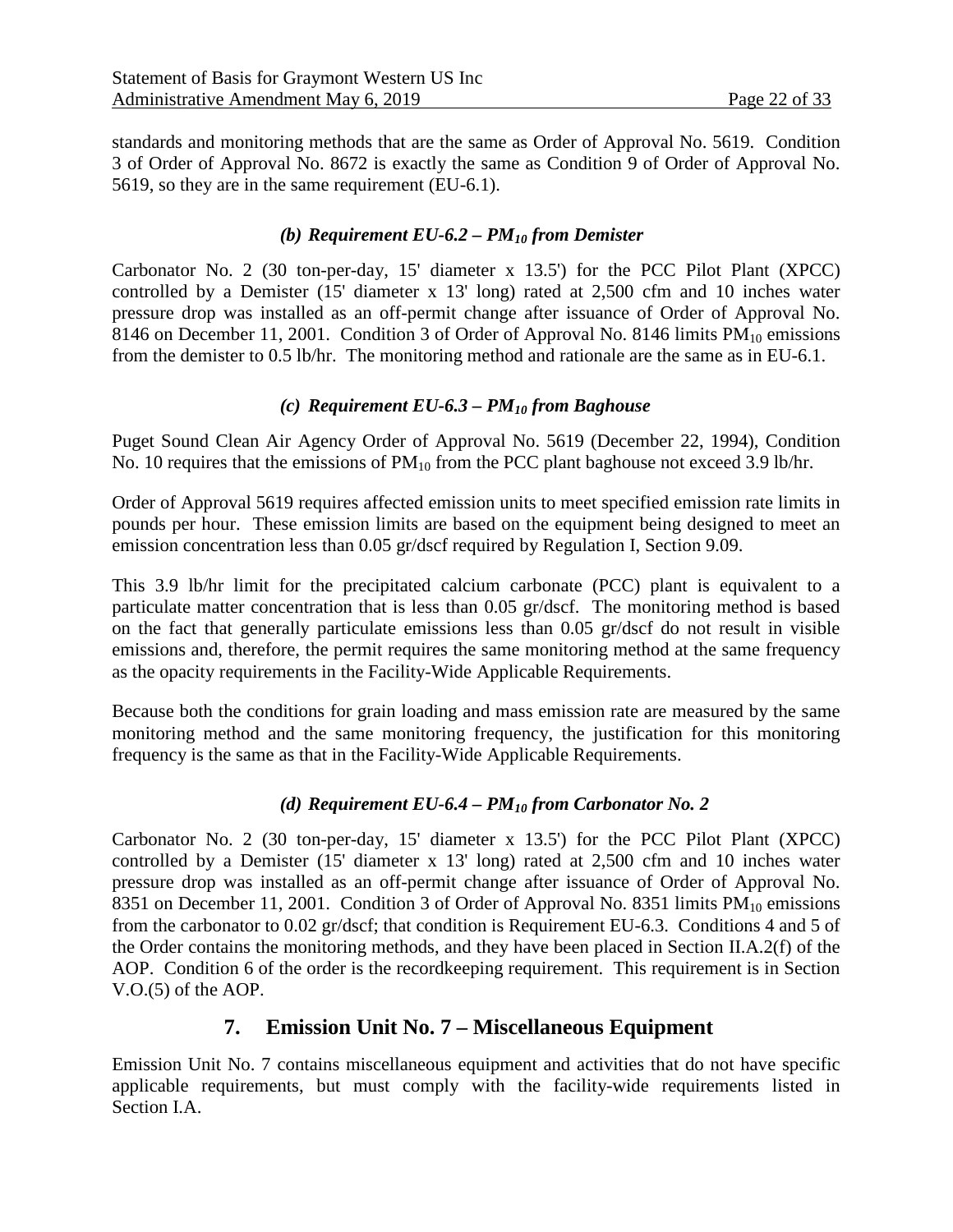| <b>Industrial Process</b>                           | <b>Equipment</b>                   |  |
|-----------------------------------------------------|------------------------------------|--|
| Calcining Kiln                                      | Pre-heater                         |  |
|                                                     | Drag Chain                         |  |
|                                                     | <b>Backspill Elevator</b>          |  |
| Coal Unloading, Handling, Transloading, and Storage | Baghouse(s)                        |  |
| <b>Limestone Handling</b>                           | Stockpiles                         |  |
|                                                     | Conveyors                          |  |
|                                                     | Bins, Hopper(s), and Storage Areas |  |
|                                                     | Screen(s)                          |  |
|                                                     | Baghouse(s)/Dust Collector(s)      |  |
| <b>Lime Processing</b>                              | Crushers                           |  |
|                                                     | <b>Screens</b>                     |  |
|                                                     | Conveyors                          |  |
|                                                     | <b>Diverters</b>                   |  |
|                                                     | <b>Bins and Silos</b>              |  |
|                                                     | Baghouse(s)/Dust Collector(s)      |  |
| Hydration                                           | <b>Mixing Equipment</b>            |  |
|                                                     | Secondary Hydrator                 |  |
|                                                     | Tanks (Mixing and Water Make-up)   |  |
|                                                     | Roller Mill                        |  |
|                                                     | Conveyors                          |  |
|                                                     | Baghouse(s)/Dust Collector(s)      |  |
| <b>XPCC Process</b>                                 | Reactor/Carbonator                 |  |
|                                                     | Demister                           |  |
|                                                     | Slaker                             |  |
|                                                     | Baghouse(s)/Dust Collector(s)      |  |

# <span id="page-22-0"></span>**VII. ORDERS OF APPROVAL SUMMARY**

Following is a summary of all the Notice of Construction Application Orders of Approval issued to Graymont by the Puget Sound Clean Air Agency. The applicable portions of these Orders of Approvals are listed in Section I.B for the specific applicable requirements for each emission unit. The table below contains a list of all the obsolete Orders of Approval issued to Graymont.

The Puget Sound Clean Air Agency has issued Notice of Construction Orders of Approvals to Graymont. The Puget Sound Clean Air Agency has determined that some of the approval conditions are now informational statements, which have been satisfied and, therefore, do not meet the criteria of being applicable requirements. Therefore, they are not listed in the air operating permit, but are listed in the following table.

 Order of Approval No. 98 was issued on May 21, 1969 with the approval to install the equipment, but without any specific restrictions or conditions.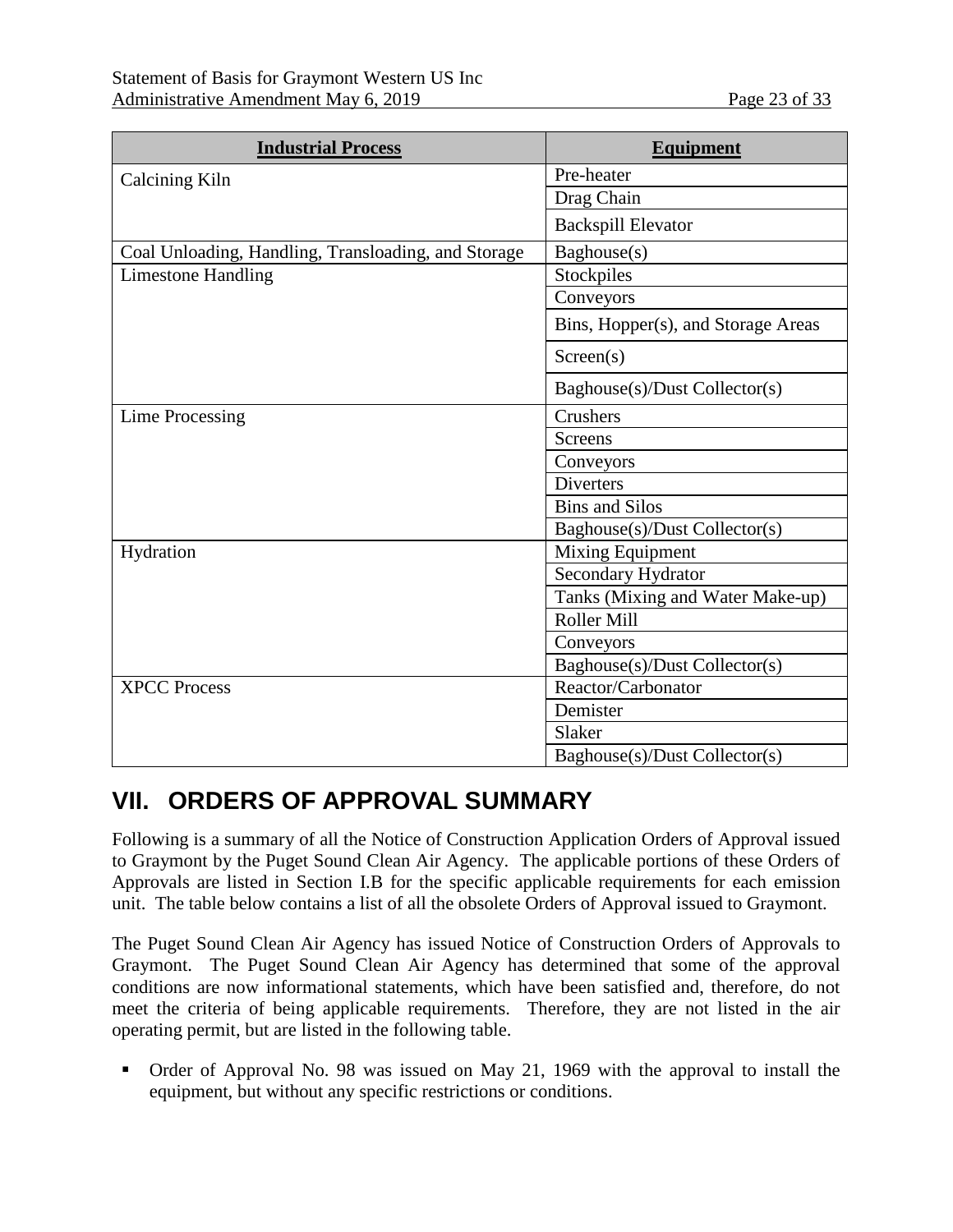- Orders of Approval between No. 341 and No. 2228 in the table below include a general provision that has been complied with in all cases.
- Order of Approval No. 2121 was superseded by No. 2121A.
- Orders of Approval No. 5619 and No. 5856 included Conditions No. 1, No. 2 and No. 3.
	- o Approval Condition No. 1 requires the applicant to install the approved equipment according to the specifications submitted to the Puget Sound Clean Air Agency. This requirement has been complied with in all cases and verified by an Agency inspector.
	- o Approval Conditions No. 2 and No. 3 inform the applicant that the approval does not relieve it of any requirement of any other agency and that an O&M Plan is required. These requirements are informational only.
- Orders of Approval No. 8146 to the present include Conditions No. 1 and No. 2.
	- o Approval Condition No. 1 requires the applicant to install the approved equipment according to the specifications submitted to the Puget Sound Clean Air Agency. This requirement has been complied with in all cases and verified by an Agency inspector.
	- o Approval Condition No. 2 informs the applicant that the approval does not relieve it of any requirement of any other agency. This requirement is informational only.
	- o The following table lists all Orders of Approval with obsolete conditions that are not active and not included in the permit.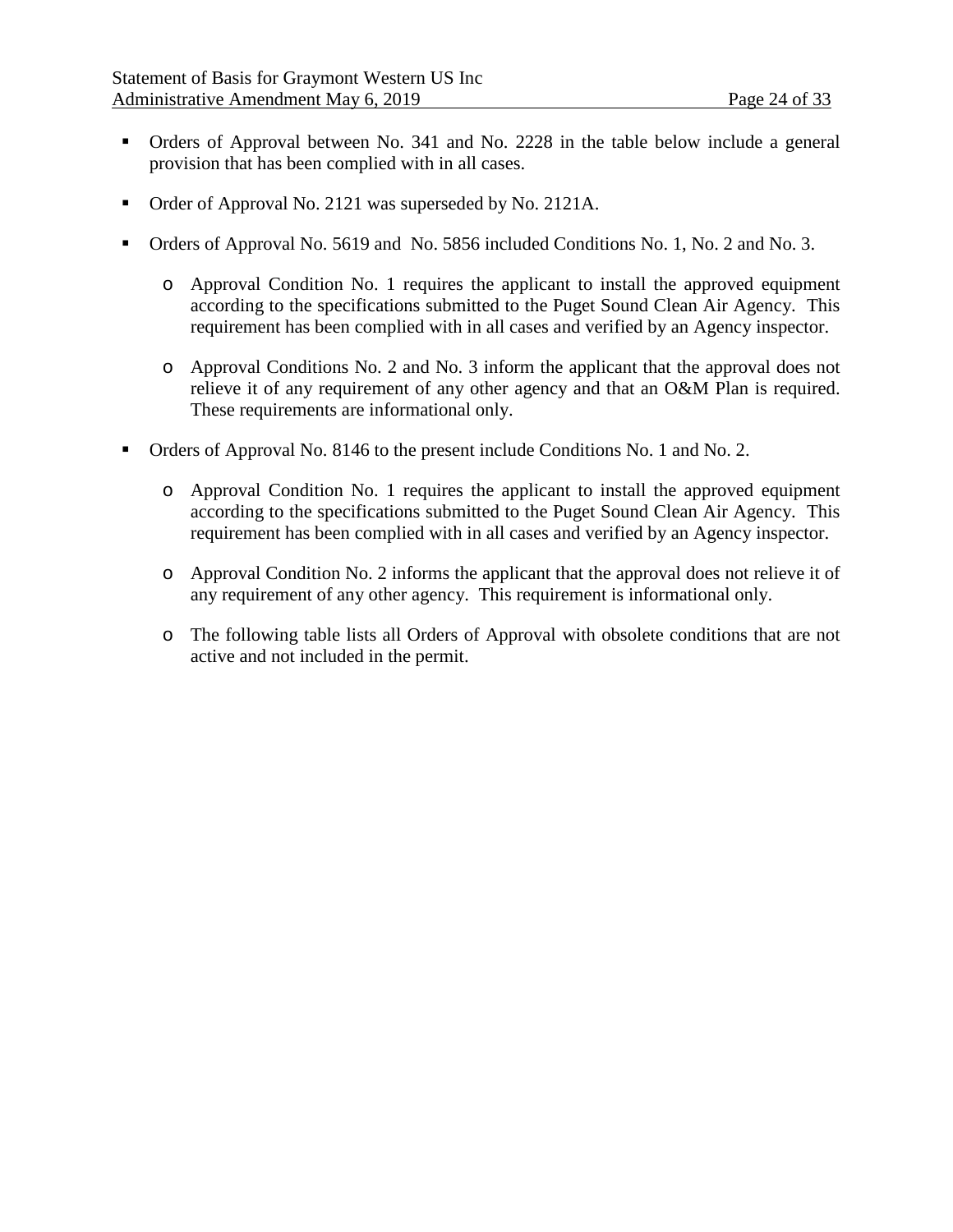| Order<br>N <sub>0</sub> | <b>Approval</b><br><b>Date</b> | <b>Notice of Construction &amp; Approval Summary</b>                                                                                                                                                     | <b>Effective</b>     |
|-------------------------|--------------------------------|----------------------------------------------------------------------------------------------------------------------------------------------------------------------------------------------------------|----------------------|
| 98                      | 06/20/69                       | Lime kiln internal refractory heat exchanger (Trefoil) on the existing lime<br>kiln. This heat exchanger is no longer present                                                                            | Obsolete             |
| 341                     | 10/28/70                       | Add 2 units to existing 6-unit lime kiln baghouse                                                                                                                                                        | Obsolete             |
| 889                     | 01/29/73                       | Venturi scrubber 7,000 cfm @ 145F, 22 inch Del-P on existing lime<br>hydrator                                                                                                                            | Obsolete             |
| 972                     | 05/16/73                       | Baghouses 12,000 cfm & 15,000 cfm @ 70F for existing silos & hydrator<br>bldg                                                                                                                            | Obsolete             |
| 1943                    | 08/20/79                       | Rail/truck loading bldg vented to existing Order of Approval No. 972<br>baghouse                                                                                                                         | Obsolete             |
| 2121                    | 07/28/80                       | Coal unloading/conveying system; 100 ton bucket elevator baghouse @<br>2,500 cfm @ 70F; #533 CE Raymond bowl mill. Superseded by Order of<br>Approval No. 2121A                                          | Obsolete             |
| 2228                    | 03/31/81                       | 770 ton kiln run storage silo vented to existing Order of Approval<br>No. 972 baghouse                                                                                                                   | Obsolete             |
| 2701                    | 10/14/85                       | Precipitated calcium carbonate (PCC) pilot plt w/custom 13'6"x15' reactor<br>vented to Style III Flexichevon 2,500 dscfm demister                                                                        | Obsolete             |
| 2749                    | 03/18/86                       | PCC plt w/ 90 TPD slaker, 3-50 TPD 17'x20" Carbonators venting to 3<br>Fexichevron-Type III demisters 4,000 cfm, 2 Farr 2-C baghouse 500 cfm                                                             | Obsolete             |
| 3814                    | 04/22/91                       | PCC 30'x45' No. 4 tank 225,000 gal (Ref. Order of Approval No.<br>2749)                                                                                                                                  | Rescinded<br>8/15/01 |
| 5619                    | 12/22/94                       | Condition No. 8: PM10 emission rate from the PCC plant Carbonators shall<br>not exceed 0.5 lb/hr.                                                                                                        | Replaced             |
|                         |                                | This condition is superseded by Order of Approval No. 8146 Condition No.<br>3: Graymont shall not exceed a PM10 emission rate from the 33,000 gal<br>20'x17' diameter Carbonator of 0.5 lb/hr (06/13/00) |                      |
| 6725                    | 10/25/96                       | PCC storage tank No. 6, 250,000 gal 30'x45'                                                                                                                                                              | Rescinded<br>8/15/01 |
| 7610                    | 11/19/98                       | PCC Storage Tanks No. 7, 8 and 9 250,000 gal each. Condition No. 3: No<br>visible emissions from the tanks. Condition No. 4: PM concentration shall<br>not exceed 0.02 gr/dsef from the tank vents.      | Rescinded<br>8/15/01 |

A standard Puget Sound Clean Air Agency Notice of Construction Order of Approval condition, Condition No. 1, requires that the equipment, device or process be installed according to plans and specifications submitted to the Puget Sound Clean Air Agency. Once the equipment is installed, the Puget Sound Clean Air Agency requires certification by the applicant that the installation was as approved; this is usually done with a Notice of Completion. Normally within six months to a year after receiving a Notice of Completion, a Puget Sound Clean Air Agency inspector verifies by inspection that the equipment was installed as specified and in accordance with the Order of Approval. While the Notice of Completion is a one-time requirement that has been completed by Graymont, Graymont cannot change the approved equipment in such a manner that requires an NOC application without first obtaining an order of approval, as addressed in Section IV.A of the permit. In most cases, once Graymont has filed the Notice of Completion and a Puget Sound Clean Air Agency inspector has verified that the equipment was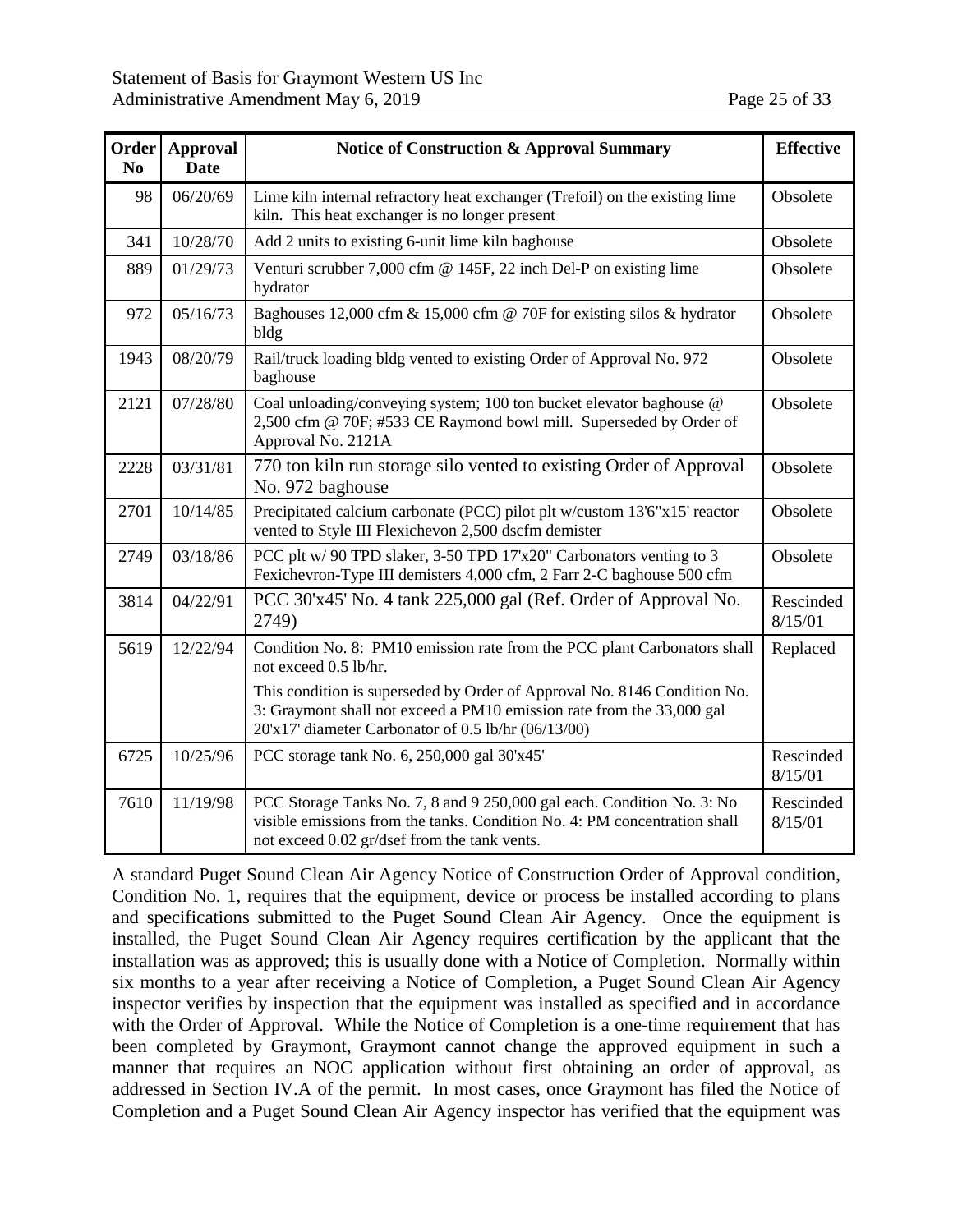installed according to the Order of Approval, the Puget Sound Clean Air Agency considers Order of Approval Condition No. 1 an obsolete condition. However, in some cases in the permit the Puget Sound Clean Air Agency has identified a need to specify that the equipment cannot be altered in such a manner that requires an NOC order of approval.

# **VIII. MONITORING, MAINTENANCE AND RECORDKEEPING PROCEDURES**

Graymont must follow the procedures contained in Section II of the permit, Monitoring, Maintenance, and Recordkeeping Procedures. Failure to follow a requirement in Section II may not necessarily be a violation of the underlying applicable emission standard in Section I. However, not following a requirement of Section II is a violation of Section II, and Graymont must report such violations, as well as violations or deviations from any other permit condition, as a deviation under Section V.Q.1 of the permit. In addition, all information collected as a result of implementing Section II can be used as credible evidence under Section V.N.2 of the permit. Reporting a permit deviation and taking corrective action does not relieve Graymont from its obligation to comply with the underlying applicable requirement.

The permit requires Graymont to conduct quarterly facility-wide inspections. These inspections are to include checking for prohibited activities under Section III of the permit and activities that require additional approval under Section IV of the permit, as well as checking for any "nuisance" odor-bearing contaminants. The Puget Sound Clean Air Agency determined the frequency of these inspections after considering the potential for emissions, the lack of federally required monitoring, in-house training practices at Graymont, and similar factors. If problems are identified, Graymont has the responsibility to not only correct the specific problem, but also to adjust the work practices and training to prevent future problems.

In determining the appropriate monitoring frequencies for monitoring identified in Section II.A. of the permit, the Puget Sound Clean Air Agency considered "the five factors," as described in Section [VI.A.2](#page-7-0) of this document.

# **IX. PROHIBITED ACTIVITIES**

Some of the requirements Graymont identified in the operating permit application are included in Section III as prohibited activities. The Puget Sound Clean Air Agency has listed these activities in this section to highlight that they cannot occur at the facility. Since these activities are prohibited, routine monitoring of parameters is not appropriate; however, the permit does require Graymont to look for such activities during a routine facility-wide inspection.

Puget Sound Clean Air Agency Regulation I, Section 9.13 and WAC 173-400-040(7) contain similar requirements addressing concealment and masking of emissions. Although both requirements apply, the permit language has been simplified by grouping these requirements together.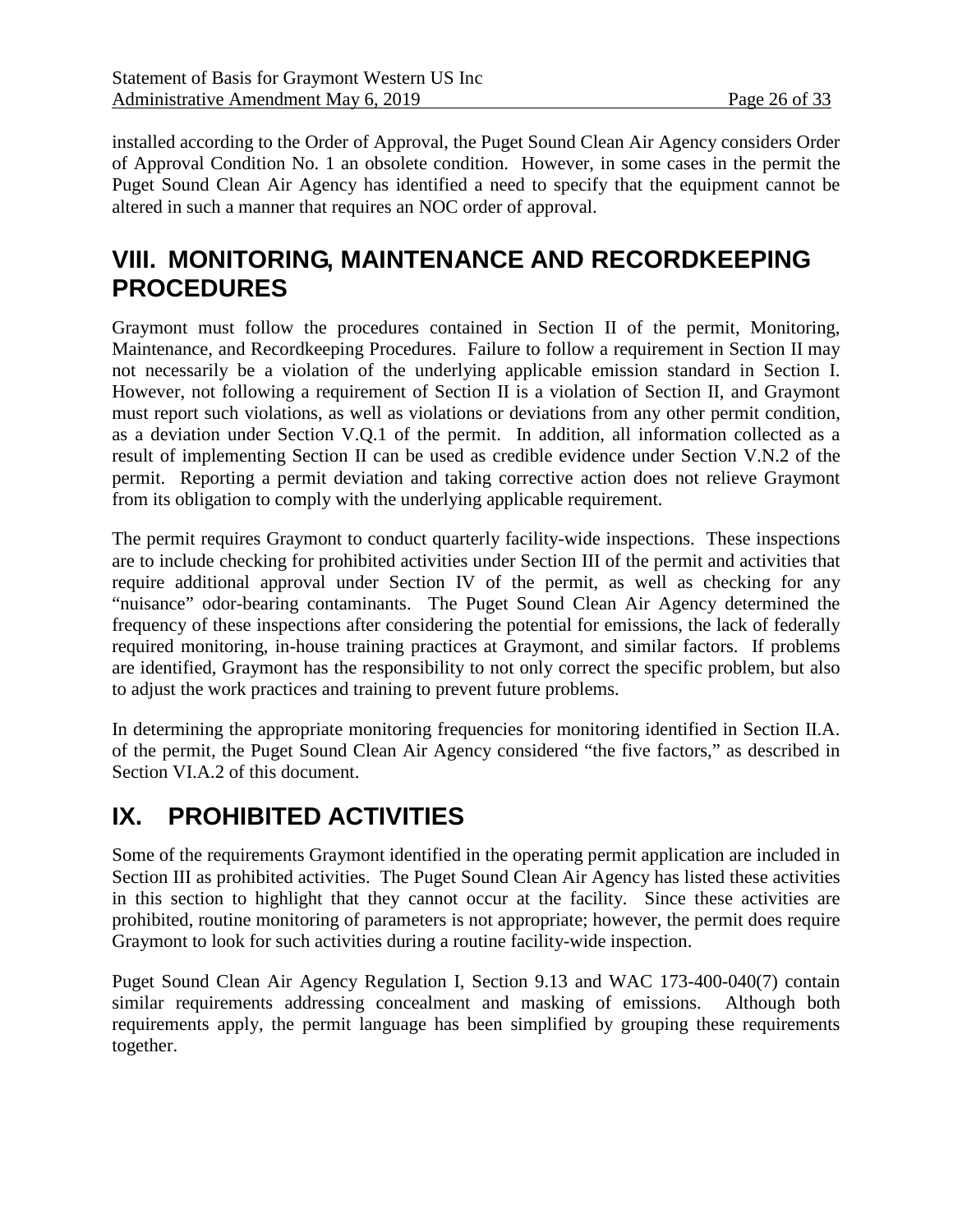# **X. ACTIVITIES REQUIRING ADDITIONAL APPROVAL**

Some of the requirements Graymont identified in the operating permit application are included in Section IV as activities that require additional approval. For new source review, the permit language has been simplified. Chapter 173-460 WAC and Puget Sound Clean Air Agency Regulation I, Article 6 New Source Review Programs require approval to construct, install, establish, or modify an air contaminant source. All these requirements apply, but the language in these requirements has been incorporated into one section to simplify the permit language.

# **XI. STANDARD TERMS AND CONDITIONS**

Some of the requirements Graymont identified in the operating permit application are included in Section V, Standard Terms and Conditions. This provided an easier mechanism for describing requirements that are more general in nature. This section also contains the standard terms and conditions specifically listed in WAC 173-401-620.

Section V.Q.1 of the permit requires Graymont to report deviations of the permit to the Puget Sound Clean Air Agency, normally within 30 days after the end of the month. Section V.Q.2 of the permit requires that a responsible official certify all required reports at least once every six months. Graymont may submit the certification with the report or certify all the reports submitted in the previous six months. For example, if Graymont detected a deviation in January, it must report the deviation to Puget Sound Clean Air Agency in February. A responsible official must certify the report according to WAC 173-401-520 at the time the report is submitted or any other time within six months of submitting the report.

If Graymont does not detect any deviations to report for a six-month period, then Graymont is required to report that there were no deviations during the six-month period.

# **XII. DEVIATIONS**

"Deviation" means any situation in which an emissions unit fails to meet a permit term or condition. A deviation is not always a violation. A deviation can be determined by observation or through review of data obtained from any testing, monitoring, or recordkeeping required by the air operating permit. For a situation lasting more than 24 hours which constitutes a deviation, each 24 hour period is considered a separate deviation. Included in the meaning of deviation are any of the following situations:

- Emissions exceed an emission limitation or standard;
- **Process or emissions control device parameter values indicate that an emission limitation or** standard has not been met;
- Observations or data collected demonstrates noncompliance with an emission limitation or standard or any work practice or operating condition required by the permit; or
- An exceedance or an excursion, as defined in 40 CFR 64, occurs.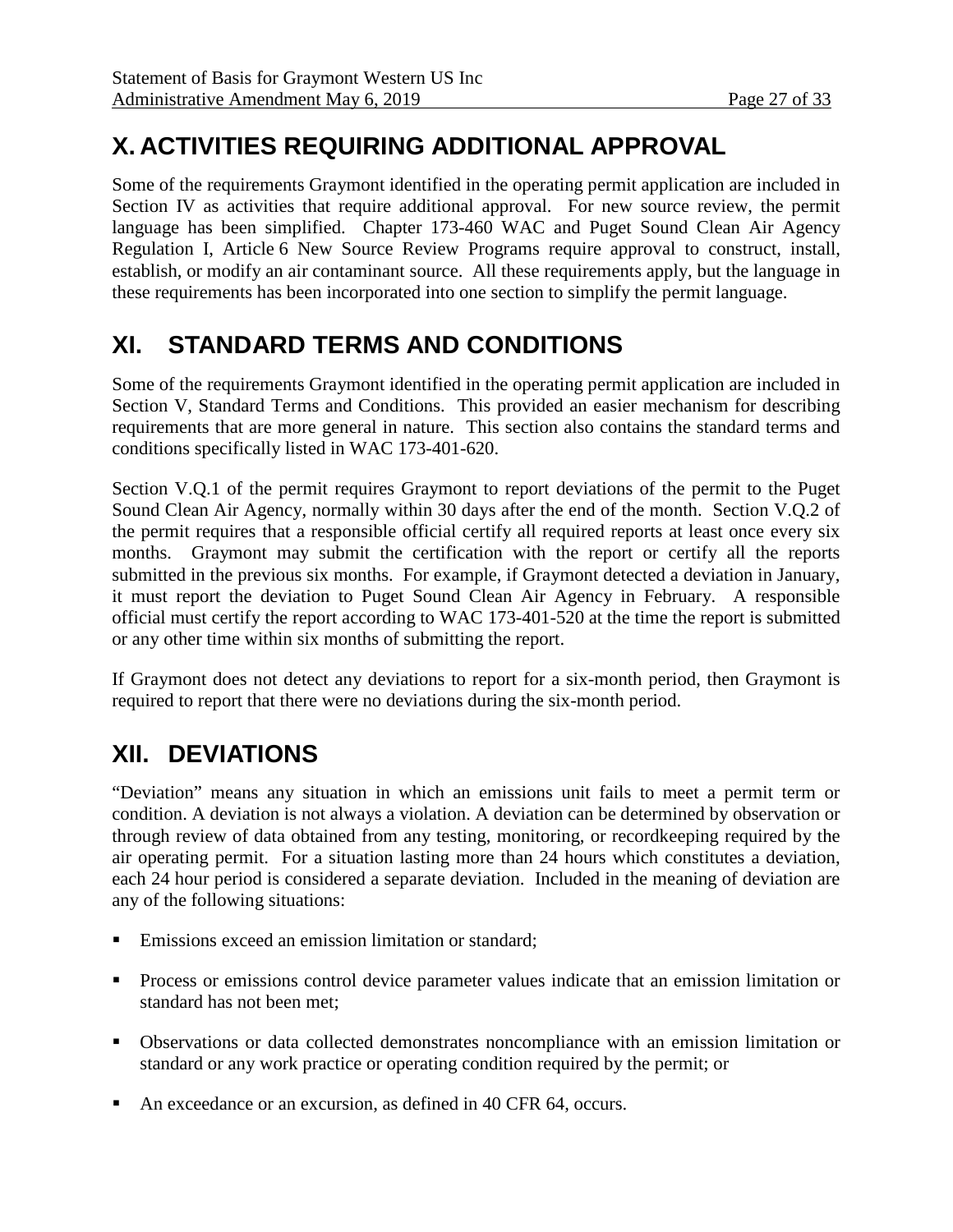# **XIII. BASIS FOR INAPPLICABLE REQUIREMENTS**

**40 CFR 63, Subpart AAAAA, National Emission Standards for Hazardous Air Pollutants for Lime Manufacturing Plants, does not apply.** 40 CFR 63.7142 contains requirements for claiming area source status. An "area source" is a source that emits less than 10 tons per year of any single hazardous air pollutant (HAP) and less than 25 tons per year of any combination of HAP. The "litmus test" for Subpart AAAAA applicability is a test for hydrogen chloride emissions from the lime kiln, using prescribe methodology and procedures. Graymont had this test performed on the lime kiln on May 21, 2002, and the results indicated that the Graymont, Tacoma facility has the potential to emit HCl of approximately 1 ton per year. Graymont concluded that 40 CFR 63 Subpart AAAAA does not apply, and the Puget Sound Clean Air Agency concurs.

# **XIV. INSIGNIFICANT EMISSION UNITS**

Insignificant emission units are listed in Section IX of Graymont's air operating permit. The permit shield applies to all requirements so identified.

# **XV. OBSOLETE REQUIREMENTS**

Obsolete requirements are discussed in Section [VII above.](#page-22-0)

# <span id="page-27-0"></span>**XVI. EXPLANATION OF CHANGES MADE DURING THE COURSE OF PERMIT RENEWAL**

On February 10, 2004 Graymont submitted a Title V renewal application for the Graymont Tacoma facility. The application consisted of a cover letter and critical items required under WAC 173-401-710, such as a compliance plan and certification by the responsible official. On September 16, 2005 the Puget Sound Clean Air Agency sent a letter to Graymont indicating that the renewal application had been found to be complete. No substantive changes to the permit were requested by Graymont or made by the Puget Sound Clean Air Agency, but numerous small items were changed, and those changes are described in detail below.

The format of the AOP was changed to the latest Agency form, and numerous regulatory references throughout the AOP were updated due to rule changes since the last time the permit was open. Changes involving decisions by the Agency, or that were otherwise substantive, are described below:

## *A. Changes throughout Section I (tables of requirements)*

 The tables in Section I have been changed. Previously, facility-wide requirements and requirements for each emission unit were expressed in two tables each. The first table contained requirements that were in the State Implementation Plan (SIP) and were therefore "federally enforceable," immediately followed by a second table with the requirements that were "*STATE ONLY*." Also, there was a rather lengthy notation below each of the old,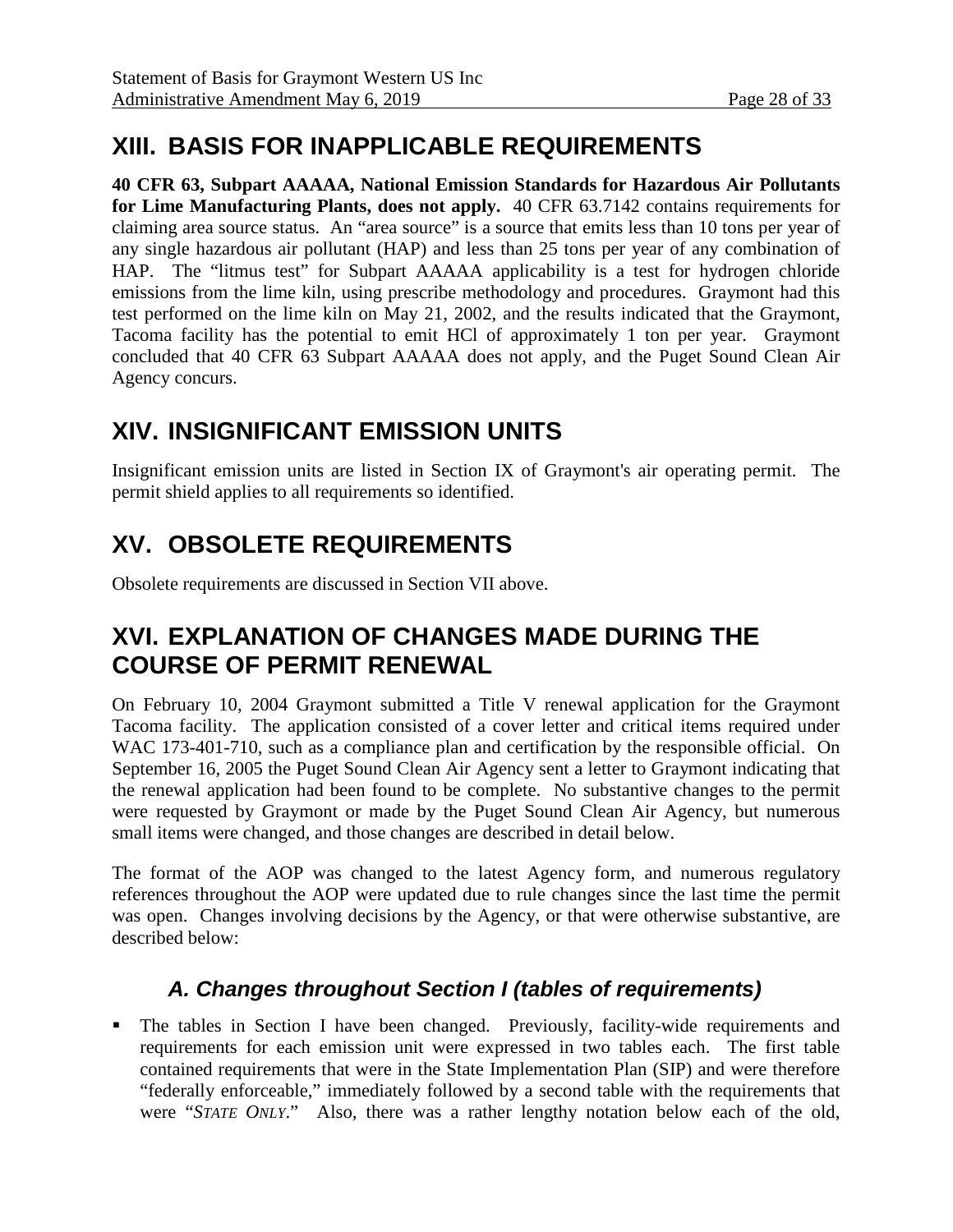.

federally enforceable requirements stating that the requirement would be superseded by the new requirement, once that new requirement was adopted into the SIP. The new table style consolidates the two-table system into a single table for facility wide requirements and for each emission unit requirements. The notations below each of the "dual" requirements have been replaced with a single explanation of the SIP and *STATE ONLY* adoption process and the display conventions used in all the tables. This one-time explanation is contained in the paragraph between the Section I heading and the requirements tables. The *STATE ONLY* requirements are shown with their federally enforceable counterparts, with the dates *italicized*, as shown below:

| Regnt No.                 | Enforceable<br>Requirement                  | Adoption or<br>Effective<br>Date | Requirement Paraphrase<br>(Information Only)                                                                               | Monitoring, Maintenance<br>& Recordkeeping Method |  |
|---------------------------|---------------------------------------------|----------------------------------|----------------------------------------------------------------------------------------------------------------------------|---------------------------------------------------|--|
|                           | Particulate Matter Standards                |                                  |                                                                                                                            |                                                   |  |
| IA.3                      | Puget Sound Clean Air<br>Agency Reg I: 9.09 | 4/9/98                           | Graymont shall not emit particulate matter<br>in excess of 0.05 gr/dscf from equipment<br>used in a manufacturing process. | $\mathbb{H}$ . A. 1(a) Opacity<br>Monitoring      |  |
| LA <sub>4</sub>           | WAC 173-400-060                             | 3/22/91                          | Graymont shall not emit particulate matter                                                                                 | II.A.1(a) Opacity                                 |  |
|                           | WAC 173-400-060<br>(STATE ONLY).            | 2/10/05                          | in excess of 0.1 gr/dscf uncorrected for<br>excess air from general process units                                          | Monitoring                                        |  |
| LA <sub>5</sub>           | WAC 173-400-050(1)                          | 3/22/91                          | Graymont shall not emit particulate matter                                                                                 | II.A.1(a) Opacity                                 |  |
|                           | WAC 173-400-050(1)<br>(STATE ONLY)          | 2/10/05                          | in excess of 0.1 gr/dscf corrected to 7% $O_2$<br>from combustion and incineration units.                                  | Monitoring                                        |  |
| SO <sub>2</sub> Standards |                                             |                                  |                                                                                                                            |                                                   |  |
| LA6                       | Puget Sound Clean Air<br>Agency Reg I: 9.07 | 4/14/94                          | Graymont shall not emit $SO_2$ in excess of<br>1,000 ppmy (dry) corrected to 7% O2 for                                     | No monitoring required                            |  |
|                           | WAC 173-400-040(6)<br>first paragraph only. | 9/23/93                          | fuel burning equipment                                                                                                     |                                                   |  |
|                           | WAC 173-400-040(6)<br>(STATE ONLY)          | 2/10/05                          |                                                                                                                            |                                                   |  |

### **1. Changes in Facility-wide applicable requirements**

In general, the facility-wide applicable requirements have not changed from the original permitting period, other than updating the effective dates for rules that have been changed since the issue date of the original AOP. The table looks different, however, because the federally enforceable and non-federally enforceable requirements have been consolidated into a single table, and the requirements have been reorganized by pollutant. The items shown below the result of a permit-specific reason, rather than as part of the generic permit improvement process.

**I.A.3, I.A.4, and I.A.5** Several requirements that had been listed in the original AOP as inapplicable are now included in the facility-wide applicable requirements. These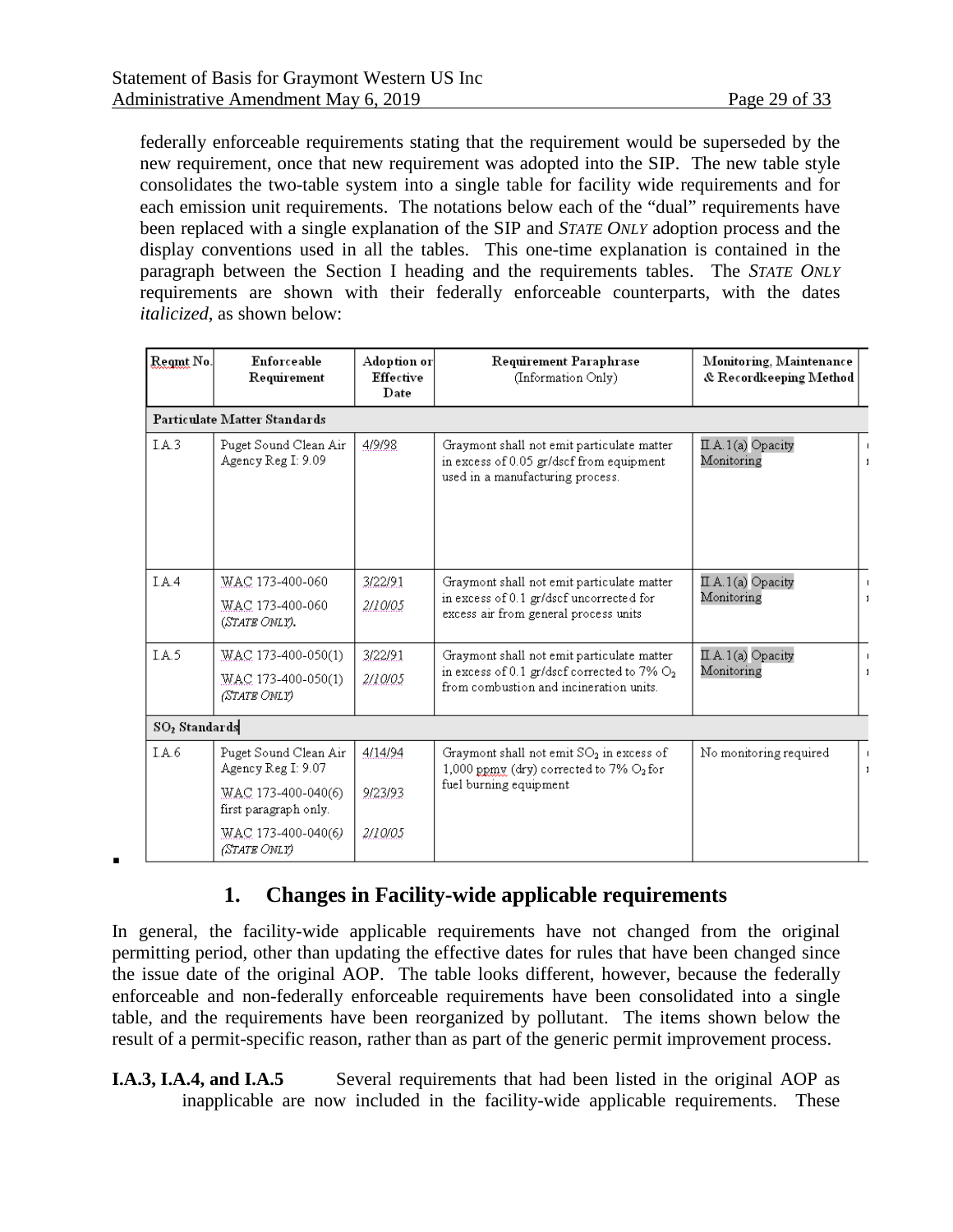requirements are: I.A.3 (Puget Sound Clean Air Agency Regulation I, Section 9.09), I.A 4 (WAC 173-400-060), and I.A.5 (WAC 173-400-050(1)). These requirements had been listed in the original AOP as exempt, but that earlier determination has been countermanded because these regulations apply statewide. These requirements have the same monitoring method that is used for the generic opacity requirements, so there is no increase in monitoring due to this change.

**I.A.14** RCW 70.94.152(7) has been moved from EU-1.6, EU-2.3, EU-3.4, EU-4.3, EU-5.2 and EU-6.4 to I.A.14 because this requirement applies throughout the facility. This change does not cause a change to the monitoring requirements.

### **2. Changes to Emission Unit Specific Requirements**

The two tables (Federally Enforceable and Non-federally Enforceable Requirements) have been merged, as previously discussed.

- **EU-1.3** Order of Approval No. 5619, Condition 4 limits  $PM_{10}$  emission rate from the calcining kiln to 20.1 lb/hr. This had been listed erroneously as Condition 3 of that same order; EU-1.3 now correctly lists Order of Approval Condition 4 as the Enforceable Requirement.
- **EU-2.2** Order of Approval No. 5619, Condition 8 limits  $PM_{10}$  emission rate from the coal handling and storage system to 0.5 lb/hr. This had been listed erroneously as Condition 7 of that same order; EU-2.2 now correctly lists Order of Approval Condition 8 as the Enforceable Requirement.
- **EU-3.4** A 200 ton dolomite lime storage silo and conveyor system, vented to a new 2,000 cfm baghouse, was installed as an off-permit change after issuance of Order of Approval No. 8350 on September 6, 2000. EU-3.4 now contains Condition 3 of Order of Approval No. 8350, which limits PM emission rate from the dolomite material handling system to 0.02 lb/hr.
- **EU-4.1** Order of Approval No. 5619, Condition 5 limits  $PM_{10}$  emission rate from the hydrator scrubber to 1.2 lb/hr. This had been listed erroneously as Condition 4 of that same order; EU-4.1 now correctly lists Order of Approval Condition 5 as the Enforceable Requirement.
- **EU-4.2** Order of Approval No. 5619, Condition 6 limits PM<sub>10</sub> emission rate from the hydrate bag and silo baghouse to 3.7 lb/hr. This had been listed erroneously as Condition 5 of that same order; EU-4.2 now correctly lists Order of Approval Condition 6 as the Enforceable Requirement.
- **EU-5.1** Order of Approval No. 5619, Condition 7 limits  $PM_{10}$  emission rate from the bulk loading and unloading baghouse to 4.1 lb/hr. This had been listed erroneously as Condition 6 of that same order; EU-5.1 now correctly lists Order of Approval Condition 7 as the Enforceable Requirement.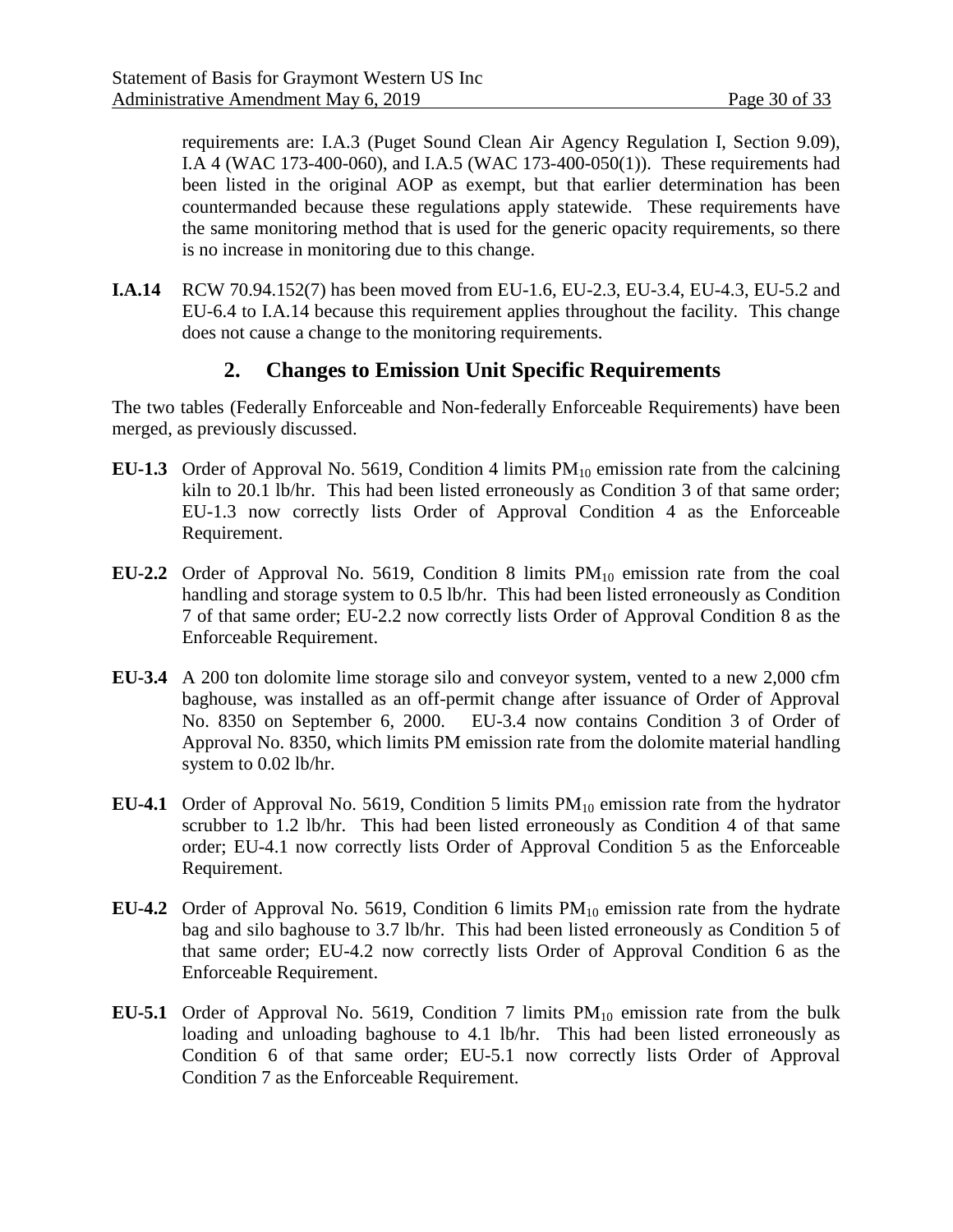- **EU-6.1** Order of Approval No. 5619, Condition 9 limits  $PM_{10}$  emission rate from the PCC Plant carbonators to 0.5 lb/hr. This had been listed erroneously as Condition 8 of that same order; EU-6.1 now correctly lists Order of Approval Condition 9 as the Enforceable Requirement. Also incorporated into EU-6.1 are two nearly identical conditions (Order of Approval No. 8146, Condition 3 and Order of Approval No. 8672, Condition 3). Both of these conditions are for new carbonators installed as off-permit changes. The requirement paraphrase was modified to indicate that the 0.5 lb/hr  $PM_{10}$  limit applies to *each* carbonator, not the sum total of all emissions from *all* the carbonators.
- **EU-6.2** Order of Approval No. 5619, Condition 10 limits  $PM_{10}$  emission rate from the PCC Plant baghouse to 3.9 lb/hr. This had been listed erroneously as Condition 9 of that same order; EU-6.1 now correctly lists Order of Approval Condition 10 as the Enforceable Requirement.

### *B. Changes to Section II*

An effort was made to insert the appropriate rule reference at the end of each paragraph of Section II (see example at the end of this paragraph). The example shown here refers to the operating permit rule that requires the permitting authority to impose a "gap-filling requirement" when the underlying requirement does not contain a monitoring method.

#### **[WAC 173-401-615(1)(b), 10/17/02]**

- **Section II.A.1(b)** Specific items that Graymont is to record upon receipt of a complaint were listed in this section of the AOP.
- **Section II.A.2(c)** This section was reworded, hopefully for improved readability, with no changes to requirements intended.
- **Section II.A.2(d)** Records must be maintained for five years. Five years from when? The words "from the date of record generation" were inserted into the sentence to tell when the five-year clock starts ticking.
- **Section II.A.2(e)** A new section on Dolomite Baghouse inspection has been added. This section is a verbatim copy of Conditions 4, 5 and 6 of Order of Apprval No. 8350.
- **Section II.A.2(f)** A new section on Carbonator No. 2 inspection has been added. This section is a verbatim copy of Conditions 4 and 5 of Order of Approval No. 8351.
- **Section II.C.** A new section on Compliance Assurance Monitoring (CAM) has been inserted.

## *C. Changes to Section III*

No changes to this section.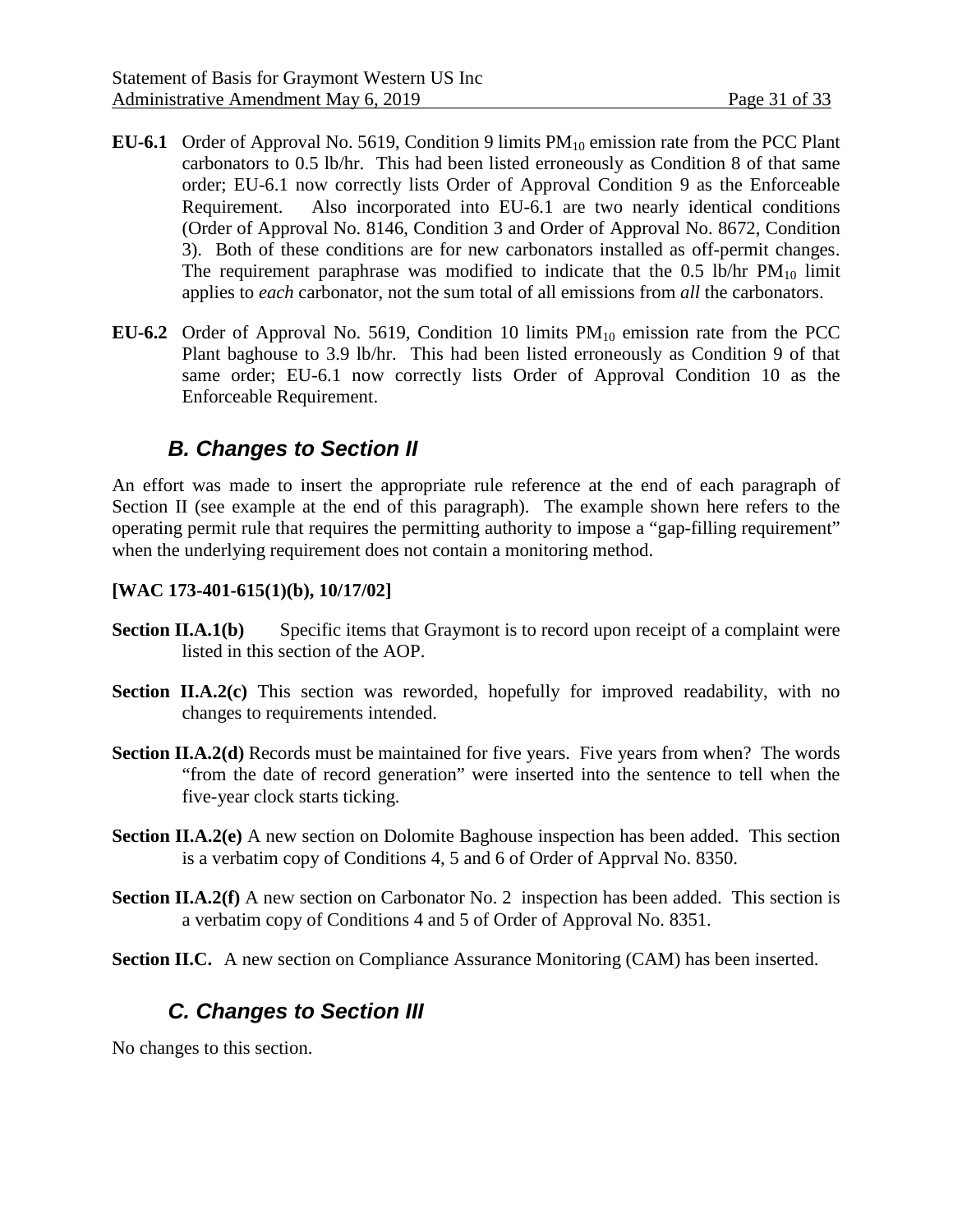## *D. Changes to Section IV*

**Section IV.D** This section, which describes Puget Sound Clean Air Agency Regulation I, was reworded and renumbered to exactly match Section 9.16, Regulation I, as of 7/1/02.

## *E. Changes to Section V*

**Section V.M.5** A sentence requiring compliance certification by the responsible official was added. The following sentence was also added, "Submittal of a Puget Sound Clean Air Agency "OPERATING PERMIT – ANNUAL CERTIFICATION FORM," completed in accordance with the instructions on the form, fulfills the requirements of this subsection." This paragraph was inserted because no environmental benefit is gained by making the source submit annual compliance certifications in "long form," in addition to the annual form provided by the Puget Sound Clean Air Agency.

- **Section V.O.** Subsection (3) now requires maintenance of CAM records. Condition 7 from Order of Approval No. 8350 and Condition 5 from Order of Approval No. 8351 were inserted as references to subsection (4), which requires five-year record retention of all original monitoring data.
- **Section V.P:** The data recovery requirement is now much shorter, but we now expect data recovery to be 100%.
- **Section V.Q:** This section has been overhauled. An effort has been made to make the reporting subsection more understandable without losing the legal requirements. Reporting requirements are not changed from those in the original AOP; it's just that those requirements are spelled out more clearly now.
- **Section VIII:** Several requirements that had been listed in the original AOP as inapplicable are now included in the facility-wide applicable requirements. These requirements are: I.A.3 (Puget Sound Clean Air Agency Regulation I, Section 9.09), I.A 4 (WAC 173- 400-060), and I.A.5 (WAC 173-400-050(1)). These requirements had been listed in the original AOP as exempt, but that earlier determination has been countermanded. This is because they DO apply statewide, throughout all of Puget Sound Clean Air Agency jurisdiction, and therefore throughout the entire Graymont facility. Subpart AAAAA of 40 CFR 63, the National Emission Standard for Hazardous Air Pollutants for Lime Manufacturing Plants, however, does not apply. 40 CFR 63.7142 contains Manufacturing Plants, however, does not apply. requirements for claiming area source status. An "area source" is a source that emits less than 10 tons per year of any single hazardous air pollutant (HAP) and less than 25 tons per year of any combination of HAP. The "litmus test" for Subpart AAAAA applicability is a test for hydrogen chloride emissions from the lime kiln, using prescribed methodology and procedures. Graymont had this test performed on the lime kiln on May 21, 2002, and the results indicated that the Graymont, Tacoma facility has the potential to emit HCl of approximately 1 ton per year. Graymont concluded that 40 CFR 63 Subpart AAAAA does not apply, and the Puget Sound Clean Air Agency concurs.